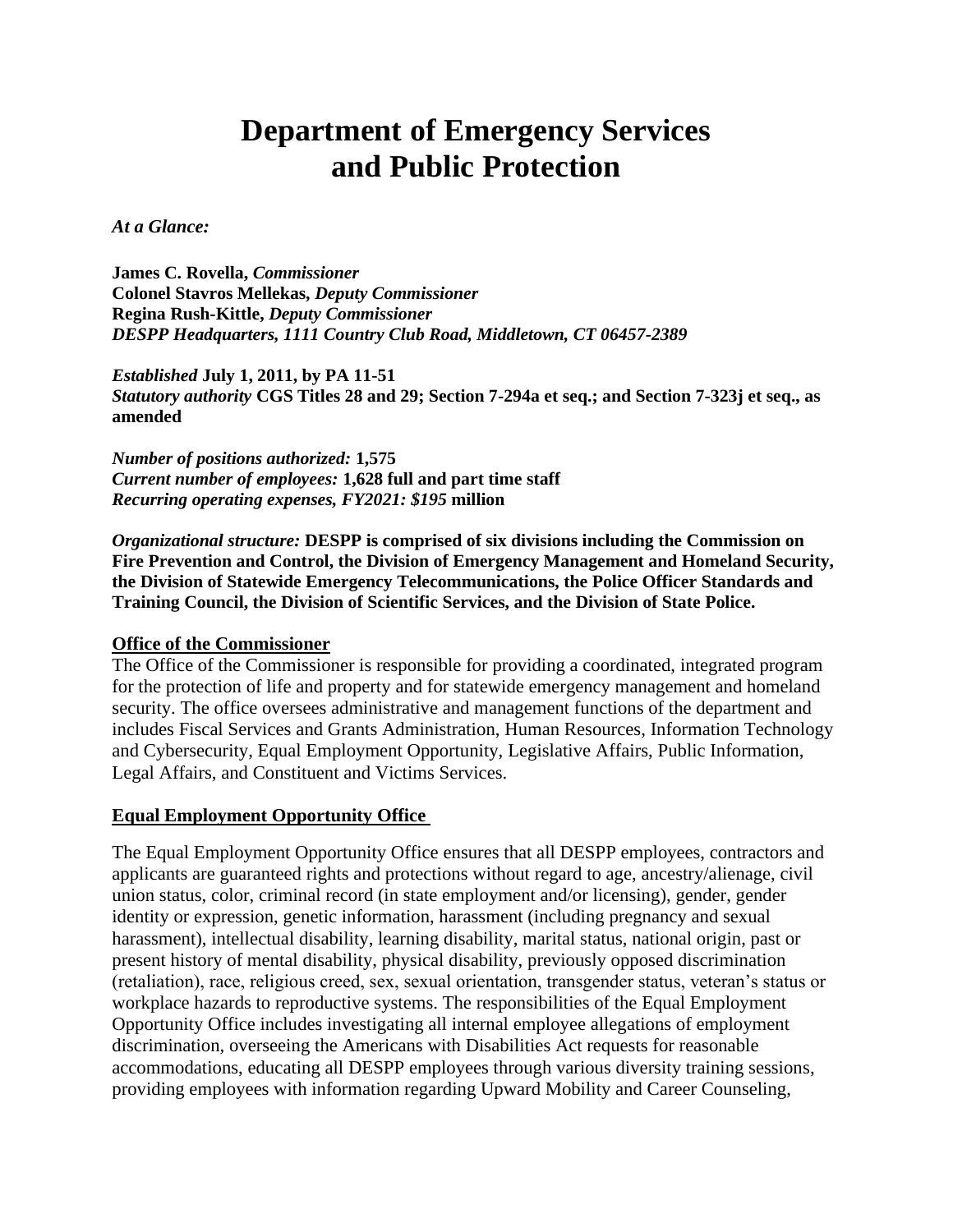monitoring the Department's Contract Compliance Program, managing DESPP's Title VI program, as well as developing and implementing State and Federal Affirmative Action and Equal Employment Opportunity Plans.

# **COMMISSION ON FIRE PREVENTION AND CONTROL**

# **Office of State Fire Administration**

The Office of State Fire Administration provides overall coordination, management and support of division activities and facilities including the administration of grants. The Office offers consulting services to communities regarding fire department administration and operations. Oversight of the Statewide Fire Rescue Disaster Response Plan continued as a priority with staff serving as Fire Service Liaisons to the State Emergency Operations Center during statewide emergencies and exercises. County Fire Coordinator MiFi devices were upgraded to operate on the First Net network. The Office actively supports the Connecticut Statewide Honor Guard, ensuring Connecticut honors its fallen firefighters and their family members consistent with the profession's highest standards. Communication, collaboration and coordination continues with the nine independent Regional Fire Schools. Further, the Office coordinates the state's Regional Foam Trailer program with eight local host fire departments hosting these resources and responding to emergencies requiring firefighting foam. We are actively engaged with DEEP in research, outreach and guidance regarding the impact of AFFF firefighting foam containing PFAS. The AFFF Take-Back Program for municipalities began in May and will continue to completion in early September. Work has begun on the second phase of the project that entails draining and decontamination of state and municipal fire apparatus with on-board foam systems. Construction and installation of a high-rise fire prop in the Academy's Training Tower was completed using federal grant funds. Communications and information dissemination to fire service constituents continued primarily through expanded use of social media and the CFPC email Listserv. COVID-19 continued to have a profound impact upon division operations forcing a reduced training schedule. The impact to the delivery of training and certification services as compared to previous years is evidenced in the metrics below.

# **Training Division (Connecticut Fire Academy)**

The Training Division delivers a wide range of training and education programs extending from the comprehensive 15-week resident Recruit Firefighter Training program to Fire Officer and technical specialty level courses, many with collegiate transfer credits. Courses are available for delivery throughout the state at local fire stations, Regional Fire Schools and at the Connecticut Fire Academy campus in Windsor Locks.

During FY 21, the Training Division delivered 218 training programs reaching 2,732 students, providing 124,961 contact hours. In addition to training activity, the Division continued administration of N-95 respirator fit testing services supporting the COVID response by health care professionals. A total of 2,909 tests were administered at 118 separate scheduled sessions statewide. In addition, the Division continued to offer Candidate Physical Ability Test (CPAT) to municipalities to assist in identifying future firefighters with the capability of career and lifelong success. This past year, 665 candidates registered with 445 passing for an overall passing rate of 66.9%. Charter Oak State College continues to approve 22 CFA training programs for collegiate transfer credit adding value to our students. Collaboration with the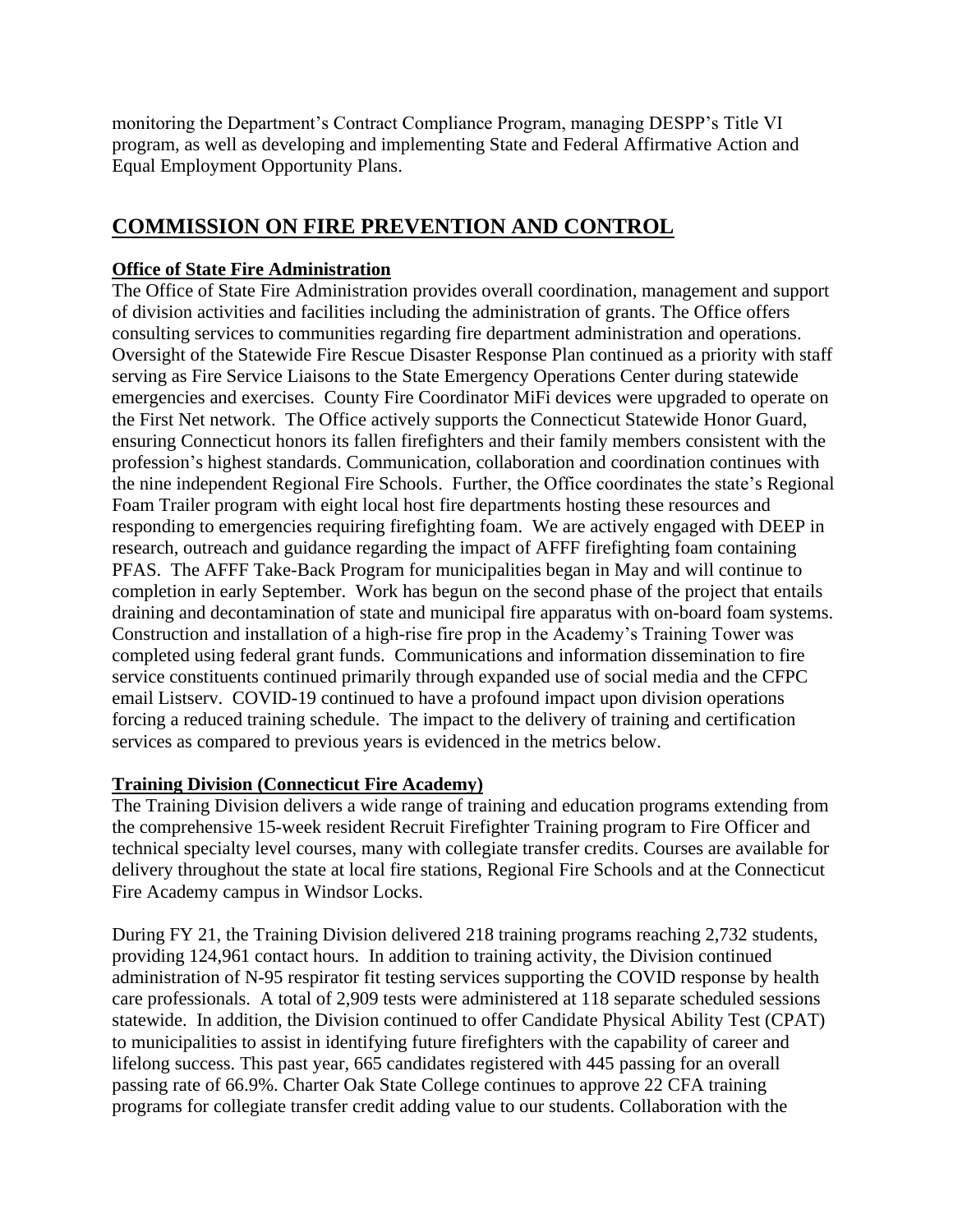Military Department and Department of Public Health at the New England Disaster Training Center (Camp Hartell) located in Windsor Locks provides unique training opportunities for all emergency responders. A new partnership was established with Hero to Hero enabling active duty military personnel to register and attend the CFA Recruit Firefighter Training Program providing a pathway for veterans to transition to the first responder civilian workforce.

# **Certification Unit**

The Certification Unit assesses fire service personnel in areas ranging from basic firefighting skills to technical rescue specialties and from instructional methodology to executive officer leadership including instructional methodology, curriculum development, public education and fire prevention. This knowledge and skills evaluation of specific competencies legitimizes the pre-requisite training requirements and instruction associated with fire service-related training courses and education. The certification process is an independent third-party evaluation of requisite firefighter skills developed from the National Fire Protection Association (NFPA) in support of the statewide fire service educational framework developed from the same standards. The certification process ensures emergency services personnel are better qualified to conduct significant incidents while routinely operating in highly hazardous exposure areas when serving the citizens of Connecticut.

The Certification Units retains accreditation by two international entities, The National Board on Fire Service Professional Qualifications (ProBoard) and International Fire Service Accreditation Congress (IFSAC). Accreditation of the certification process validates the professionalism and commitment of full and part-time staff and provides portability to our customers as they pursue careers in the fire service. The Division Director attended the annual Pro Board and IFSAC Conferences virtually in FY 2021.

As with training related activities the beginning of FY21 was negatively impacted by the COVID-19 pandemic. Although as our testing operations resumed at the end of FY20, there was very little demand for classes and examinations at the start of the year. The  $4<sup>th</sup>$  Quarter of FY21 brought out testing numbers back to pre-pandemic normal levels. We anticipate this trend to continue in FY22. The Certification Unit conducted 27 NFPA 1403 compliant Live Fire Training audits, 100 psychomotor skills examinations, 147 cognitive examinations, and 9 ADA compliant examinations; including foreign language examinations, assessing candidates in FY 2021 resulting in 1706 Pro Board and IFSAC accredited certifications. The overall written examination success rate was 81 percent. In addition, the Unit developed and administered (7) promotional examinations for municipalities. With our partner higher education computer laboratories being shut down due to COVID our unit was not able to continue providing computer based cognitive testing in FY21. With the recent purchase of cache of computer tablets we are confident computer testing will resume in FY22 utilizing both Regional Fire Schools and local fire department facilities that can support internet access.

# **DIVISION OF EMERGENCY MANAGEMENT AND HOMELAND SECURITY**

The Division of Emergency Management and Homeland Security (DEMHS) is charged with developing, administering and coordinating a comprehensive and integrated statewide emergency management and homeland security program that encompasses all human-made and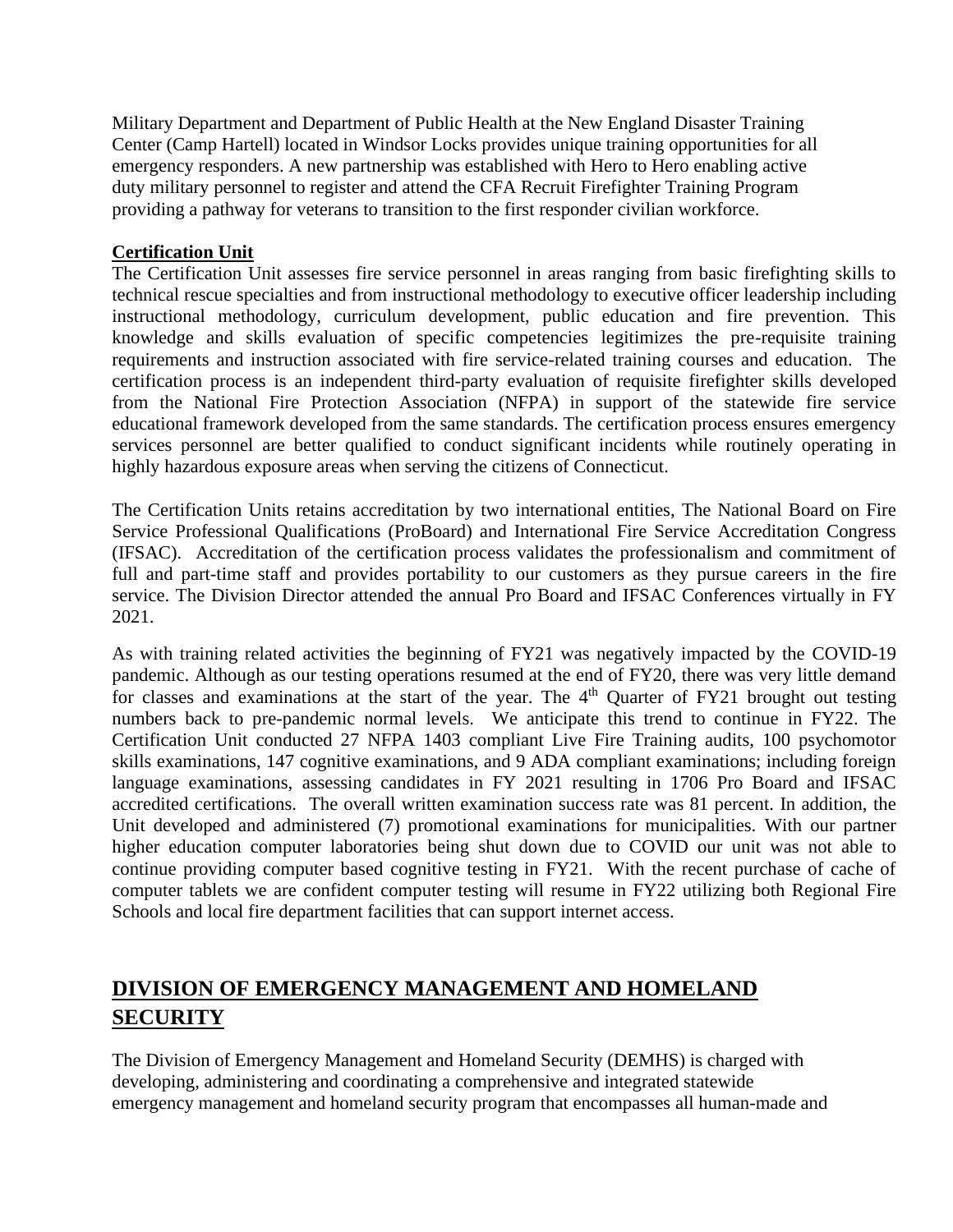natural hazards, and includes prevention, mitigation, preparedness, response and recovery components to ensure the safety and well-being of the citizens of Connecticut.

The duties of DEMHS are outlined in Connecticut General Statutes Title 28 and Title 29 and include coordination with state and local government personnel, agencies, authorities and the private sector to ensure adequate planning, equipment, training and exercise activities with regard to emergency management and homeland security; coordination and as may be necessary, consolidation of homeland security communications and communications systems of the state government with state and local government personnel, agencies, authorities, the general public and the private sector; coordination of the distribution of information and security warnings to state and local government personnel, agencies, authorities and the general public; establishing standards and security protocols for the use of any intelligence information; and providing a coordinated, integrated program for state-wide emergency management and homeland security. DEMHS maintains an Emergency Management and Homeland Security Statewide Strategy, developed in coordination with stakeholders from state and local governments, as well as private and nongovernmental partners.

Critical missions of DEMHS include terrorism prevention, information sharing and analysis, coordination of emergency preparedness, response, recovery, and mitigation, and administration of federal emergency management and homeland security grant programs, including disaster aid. DEMHS puts into place measures to respond to emerging threats, including a fully operational and staffed State Fusion Center, which works in conjunction with the Division of State Police Counterterrorism and Cyber Crime Unit and other state, local, federal, and private sector partners. DEMHS coordinates the state's response to emergencies, working with municipalities, tribal nations, other state agencies and federal and nongovernmental partners, including operation of the State Emergency Operations Center (SEOC) when activated by the Governor.

DEMHS also coordinates the drafting and review of the school safety and security plan standards required by state law, as well as working with local school districts and municipal officials to assist in the filing of school security plans with DEMHS. In addition, DEMHS collects plans from higher education institutions and occupational schools.

In 2015, DEMHS led the State of Connecticut's effort to attain accreditation as part of the Emergency Management Accreditation Program (EMAP). The State of Connecticut received full accreditation for its emergency management program. In 2019, DEMHS coordinated with partners to prepare for EMAP Reaccreditation. The EMAP on-site assessment was conducted in February of 2020. In June, the State was notified that full accreditation of the emergency management program was granted.

#### **Office of the Deputy Commissioner**

Pursuant to Connecticut General Statutes Section 29-1b(b), the Commissioner of Emergency Services and Public Protection appoints a Deputy Commissioner to oversee the activities of the Division. Currently, the Deputy Commissioner also serves as a Deputy Homeland Security Advisor (DHSA).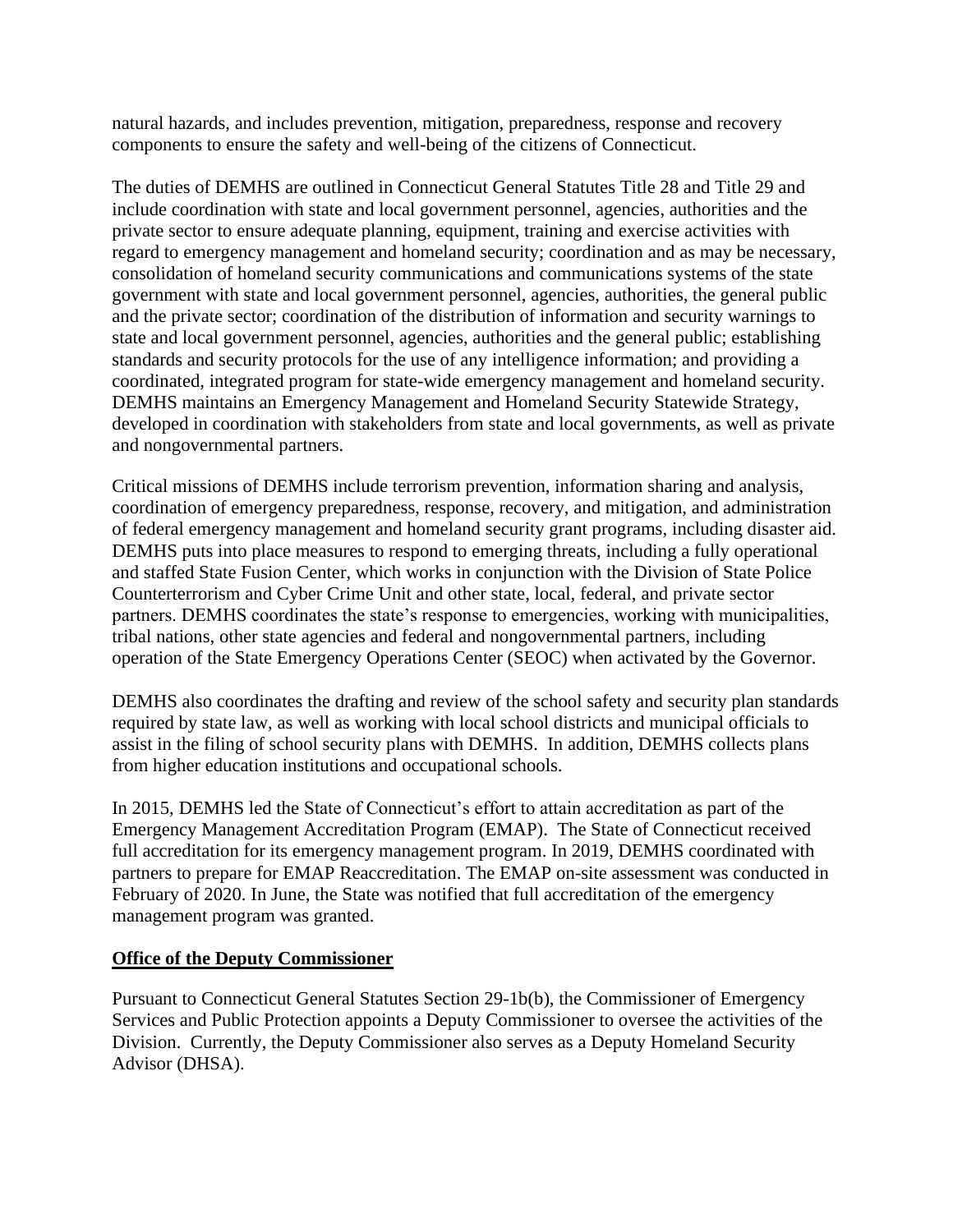The Deputy Commissioner also chairs the DEMHS Advisory Council, established by the DESPP Commissioner as an Emergency Support Function-based advisory board with designated supporting working groups. The DEMHS Advisory Council meets quarterly. Additionally, the Deputy Commissioner chairs the Connecticut Intelligence Center (CTIC) Executive Board, as well as the State Cyber Security Committee.

# **The Office of Emergency Management**

The State Emergency Management Director heads the Office of Emergency Management (OEM), and as such is the state's liaison to the Federal Emergency Management Agency (FEMA).

The mission of the OEM is to provide a coordinated, integrated program for state-wide emergency management, including strategic and operational all-hazards planning, community preparedness, exercise, training, and grants planning and management. This mission includes: coordination and collaboration with state, local, federal, tribal, and private sector partners, as well as the public, to develop, maintain, exercise, and train on a comprehensive state-wide emergency management plan and program; to direct and coordinate all available resources to protect the life and property of the residents of Connecticut in the event of a disaster or crisis, through a collaborative program of prevention, planning, preparedness, response, recovery, mitigation, and public education; maintain, operate, and oversee the Governor's State Emergency Operations Center; and; administer the State's volunteer Urban Search and Rescue (USAR) team, and; activate volunteer civil preparedness forces in accordance with Title 28.

OEM consists of four Units. They are: Operations, Training and Exercise; All-Hazards Planning and Recovery; Field Support, Logistics and Emergency Telecommunications, and; Strategic Planning, Community Preparedness and Grants

**The Operations, Training and Exercise (OTE) Unit** works under the Incident Command System of the National Incident Management System (NIMS) and includes the five DEMHS Regional Offices. This unit is also responsible for the Division Duty Officer Program.

A critical function of the OTE Unit is the operational coordination of the State Emergency Operations Center (SEOC). It coordinates and is responsible for: monitoring emergency situations as they develop and/or threaten communities; disseminating watches, warnings and emergency information to state agencies and local jurisdictions; collecting and consolidating emergency-related data and situation reports; assigning tasks to state agencies, including coordinating deployment of state resources to support local emergency response operations; requesting and coordinating mutual aid assistance from other states or the Eastern Provinces of Canada through the Emergency Management Assistance Compact (EMAC) or the International Emergency Assistance Compact (IEMAC); providing situation analysis and reporting to FEMA Region 1, and; requesting and coordinating Federal assistance through FEMA Region I.

In 2007, DEMHS, working with local partners, developed emergency preparedness regions. These regions were created to facilitate emergency management planning and regional collaboration in lieu of county government. The Regional Emergency Planning Team (REPT) in each Region operates under bylaws which address its mission, membership and procedures. The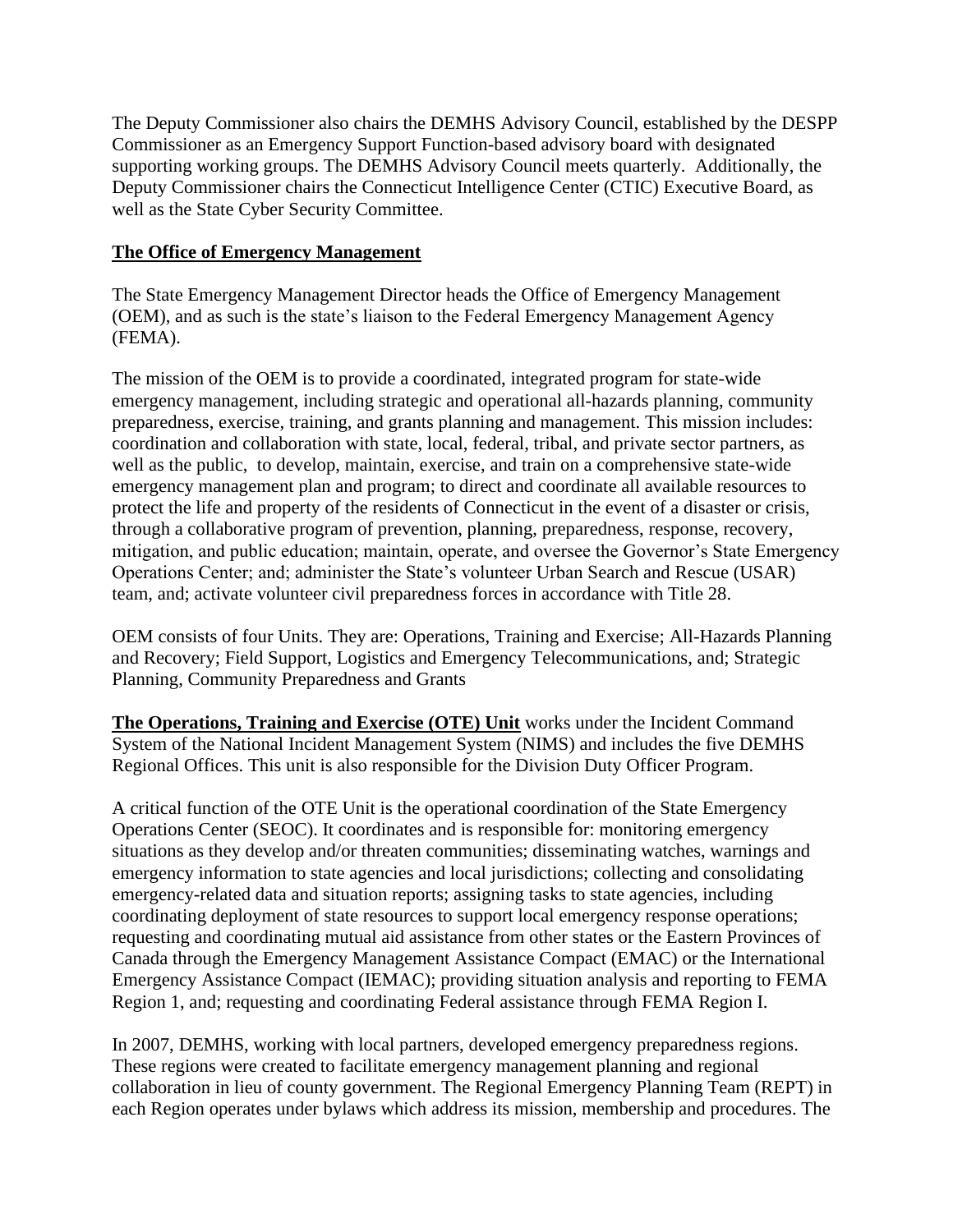multi-jurisdictional REPTs are supported by Regional Emergency Support Functions (RESF). These RESFs are discipline- oriented workgroups that provide collaborative planning and resource support within each discipline.

To support the regional model, DEMHS maintains five regional offices. Regional Coordinators serve as the primary interface with local chief elected officials/executive officers and emergency management directors. The Regional Offices are also supported by regional planners and secretaries, as well as trainers. The five DEMHS Regional Offices serve as direct points of contact to local jurisdictions. As such, each provides: distribution of warning and emergency information to local jurisdictions; onsite monitoring of localized emergencies; collection, verification and consolidation of local emergency situation reports and requests for assistance; assistance in regional budget development and funding requests; assistance in training and exercise development; guidance and assistance regarding Local Emergency Operations Plan (LEOP) development, review, and revision, including school safety and security plans; oversight of the development of Regional Emergency Support Plans, and; coordination of a regional response to ongoing emergency situations.

The OTE Unit is responsible for the establishment of training programs and the development, delivery and evaluation of exercises, in accordance with federal Homeland Security Exercise and Evaluation Program (HSEEP) guidance. The OTE staff works collaboratively with local, state, tribal and federal partners to coordinate and conduct training and exercises in accordance with the state strategic plan developed and maintained by DEMHS. The substance of training and exercises is developed through the identification of local and regional needs, the DEMHS statewide strategy, and federal guidance.

The OTE Unit is also responsible for the administration and deployment of the Connecticut Urban Search & Rescue Team, which is a volunteer civil preparedness force, trained to locate, extricate and preserve life in the event of any large-scale structural collapse, regardless of the cause.

The DEMHS Duty Officer program, maintained by the OTE Unit, is made up of DEMHS employees who also serve as on call employees. The Duty Officers rotate through a two-week period of being the primary on-call contact person after regular hours, notifying DEMHS Command staff of requests for state assistance, and monitoring potentially significant incidents including adverse weather conditions for situational awareness. The Duty Officer may staff the State EOC in a monitoring capacity during events at the request of the DEMHS leadership.

**All-Hazards Planning and Recovery (AHPR) Unit** is responsible for all-hazards planning, program design and development, administration, coordination, development and maintenance of plans and programs to enhance Connecticut's prevention, preparedness, response, and recovery capabilities.

The AHPR Unit includes a Radiological Emergency Preparedness (REP) section, whose work includes planning, coordination, development, maintenance, exercises, and training for the State's Radiological Emergency Response Plan (RERP) for Millstone's Nuclear Power Station.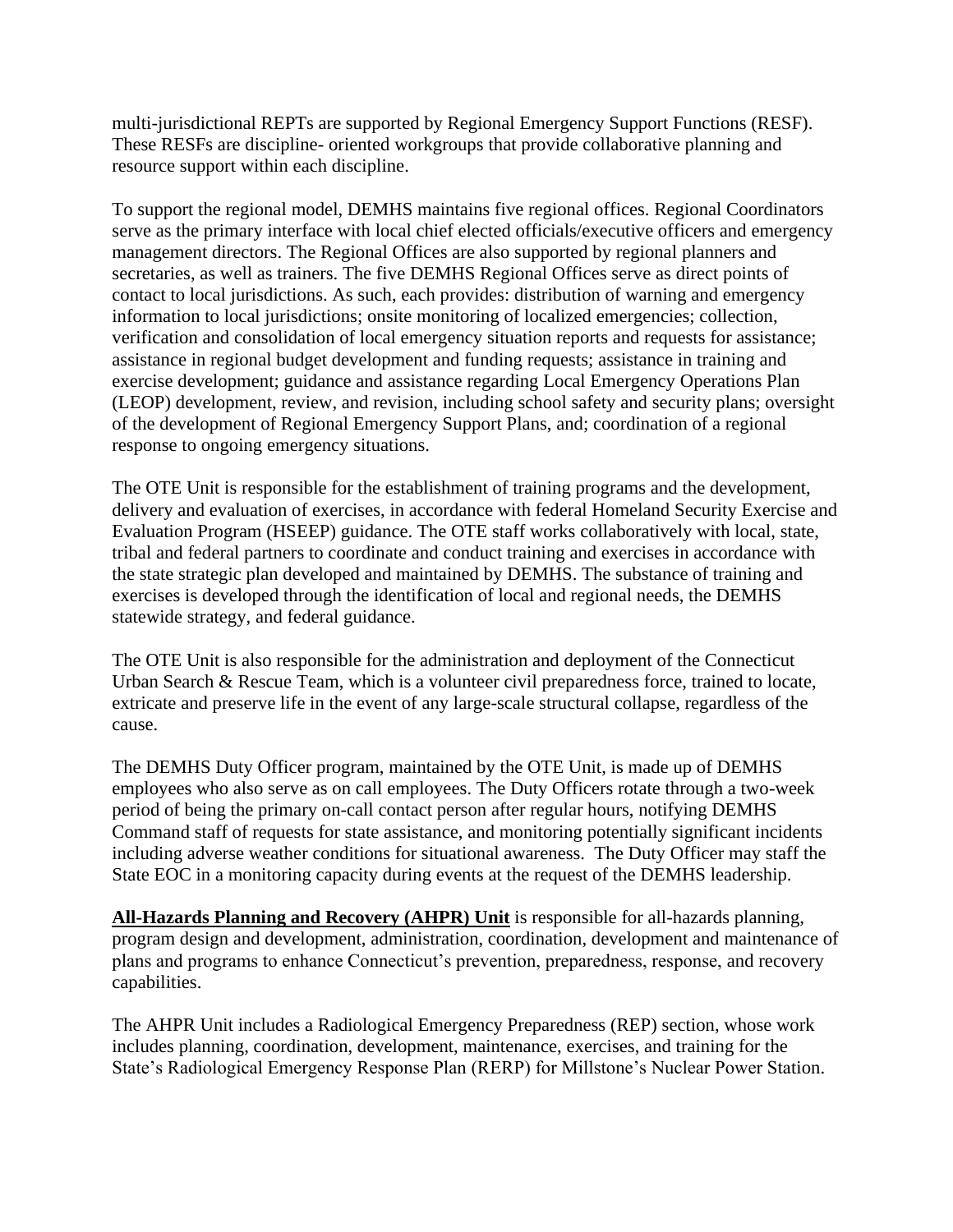The Connecticut RERP details the steps that would be taken to protect the public in response to an emergency Millstone Nuclear Power Station in Waterford. This plan is continually under review and is exercised with local, state, and federal agencies as well as the neighboring States of New York and Rhode Island. FEMA and the U.S. Nuclear Regulatory Commission evaluate REP preparedness plans and exercises annually.

The REP staff ensures that key partners, notably the 10 communities around Millstone, the Host Communities, the Transportation Staging Area, and support towns, receive training, and have upto-date plans and procedures.

The AHPR Unit includes a Disaster Recovery section and a Hazard Mitigation and Resiliency section that works with other DEMHS personnel to facilitate preliminary damage assessments and Presidential Declaration requests, and then coordinates federal Public Assistance, Individual Assistance, and Hazard Mitigation disaster relief and non-emergency mitigation funds for state and federal governments, eligible non-profit organizations, and individuals. This Unit also coordinates with other state agencies and partners to convene and operate the state Interagency Debris Management Task Force.

The AHPR Unit works closely with the Strategic Planning, Community Preparedness and Grants (SPCG) Unit on strategic planning and disaster recovery. AHPR and SPCG staff draft and revise the state's emergency management plans, including the State Response Framework. DEMHS staff members also work with other states, as well as the Eastern Provinces of Canada, to provide coordinated, collaborative emergency planning and preparedness.

**The Field Support/Logistics/Emergency Telecommunications Unit** performs functions designed to enhance and support field operations, including statewide interoperable communications. The Unit also provides direct communications from the State Emergency Operations Center to the five DEMHS Regional Offices and to every municipality in Connecticut as needed. This unit is responsible for internal logistics for the Division on a daily basis and during activations of the SEOC.

**The Strategic Planning, Community Preparedness & Grants Unit (SPCPG)** works closely with the agency's Fiscal Unit and the DEMHS All Hazards Planning Unit on strategic and operational planning and disaster recovery, as well as program and financial management of grant programs. The chief responsibilities of SPCPG Unit include: providing oversight and direction for regional collaboration planning initiatives; coordinating the execution of regional spending plans that address identified preparedness and planning needs; supporting various DEMHS committees, working groups and task forces; overseeing the implementation of federal and state grant programs, including the Emergency Management Performance, Hazard Mitigation Assistance, Nonprofit Security and Homeland Security Grants, and the state school security and nonprofit grant programs; with the AHP Unit, administering federal disaster assistance programs to state and local governments, eligible non-profit organizations and individuals, and; drafting and implementing various strategic planning documents.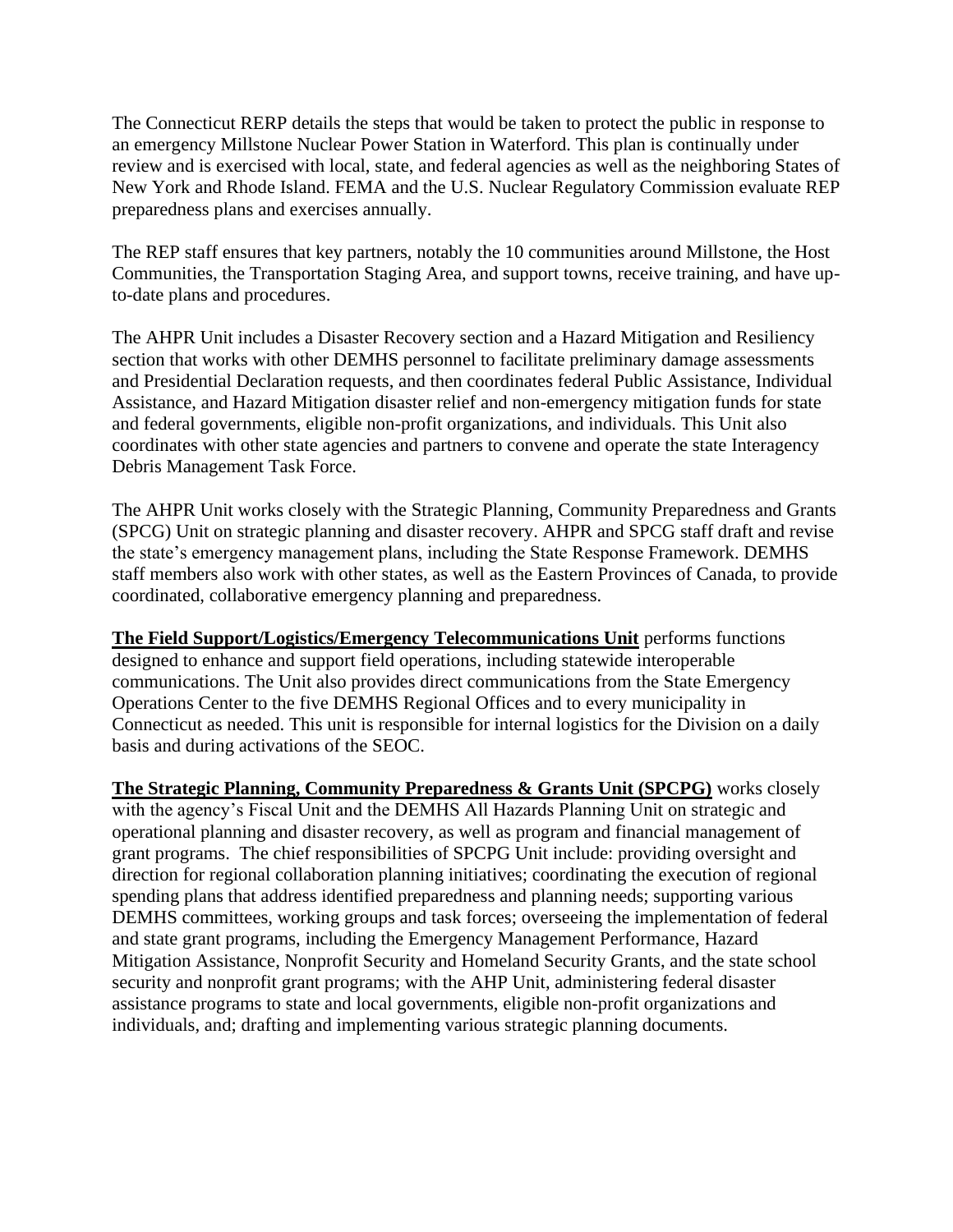# **Connecticut Intelligence Center (CTIC)**

The Connecticut Intelligence Center is led by a Director who leads a team of co-located federal, state and local partners which includes the Department of Homeland Security (DHS), Federal Bureau of Investigation (FBI), United States Coast Guard, Transportation Security Administration (TSA), U.S. Attorney's Office, New England HIDTA, CT State Police, CT Department of Correction, CT National Guard, CT Motor Vehicle Department, CT Department of Transportation, CT Department of Consumer Protection, CT Judicial Branch, and municipal police departments. CTIC collects, analyzes and disseminates both criminal and terrorism-related intelligence to law enforcement officials throughout the state, and pertinent vetted information to authorized and appropriate agencies within the first responder and private sectors. In addition to federal and state partners listed previously, CTIC's staff includes three Intelligence Analysts, five Regional Intelligence Liaison Officers (RILOs), and two Fire Intelligence Officers (FILOS). CTIC operates under a privacy, civil rights, and civil liberties protection policy.

# **CTIC Infrastructure Coordination Group (ICG)**

The ICG works to assess and protect Connecticut's public and private critical infrastructure assets and key resources, both physical and cyber-based. The ICG identifies these key assets, assesses their vulnerabilities, participates in multi-agency deterrence and protection activities, and develops a mitigation strategy designed to improve security at those sites. The ICG also works with OEM, including staffing the State EOC as needed, during emergencies to assist in preparedness, response, protection, and recovery issues related to the state's critical infrastructure. CTIC's internal participants of the ICG includes, the CTIC Director, CT State Police, an Intelligence Analyst, five RILOs, two FILOS, and the DEMHS Regional Coordinators with direct oversight by the State Emergency Management Director.

# **DIVISION OF STATEWIDE EMERGENCY TELECOMMUNICATIONS**

The Division of Statewide Emergency Telecommunications (DSET) provides for the development and maintenance of coordinated statewide emergency service telecommunications for public safety organizations and the residents of the State of Connecticut. DSET provides for statewide Enhanced 9-1-1 planning and implementation, public safety telecommunicators training and certification, as well as public safety frequency coordination.

DSET provides funding for numerous projects and agencies including funding for five regional communications centers, 22 cities with populations greater than 40,000, nine multi-town Public Safety Answering Points (PSAPs), eight State Police dispatch centers, and 13 coordinated medical emergency direction centers (CMEDs), as well as transition grants for regionalization and capital expenses. DSET's FY2020 budget for services, equipment and grants is \$33,465,703. DSET provides all state and local public safety agencies with street centerline and street address information, geographic information systems (GIS) for emergency response purposes. Statewide mapping initiatives continue to ensure that street centerline data is accurate for all emergency responders.

DSET also oversees the Connecticut Land Mobile Radio Network (CLMRN) which provides land mobile radio and other inter-operable communications for the State Police as well as municipalities, Federal and other state agencies, with over 15,000 radios in use. DSET manages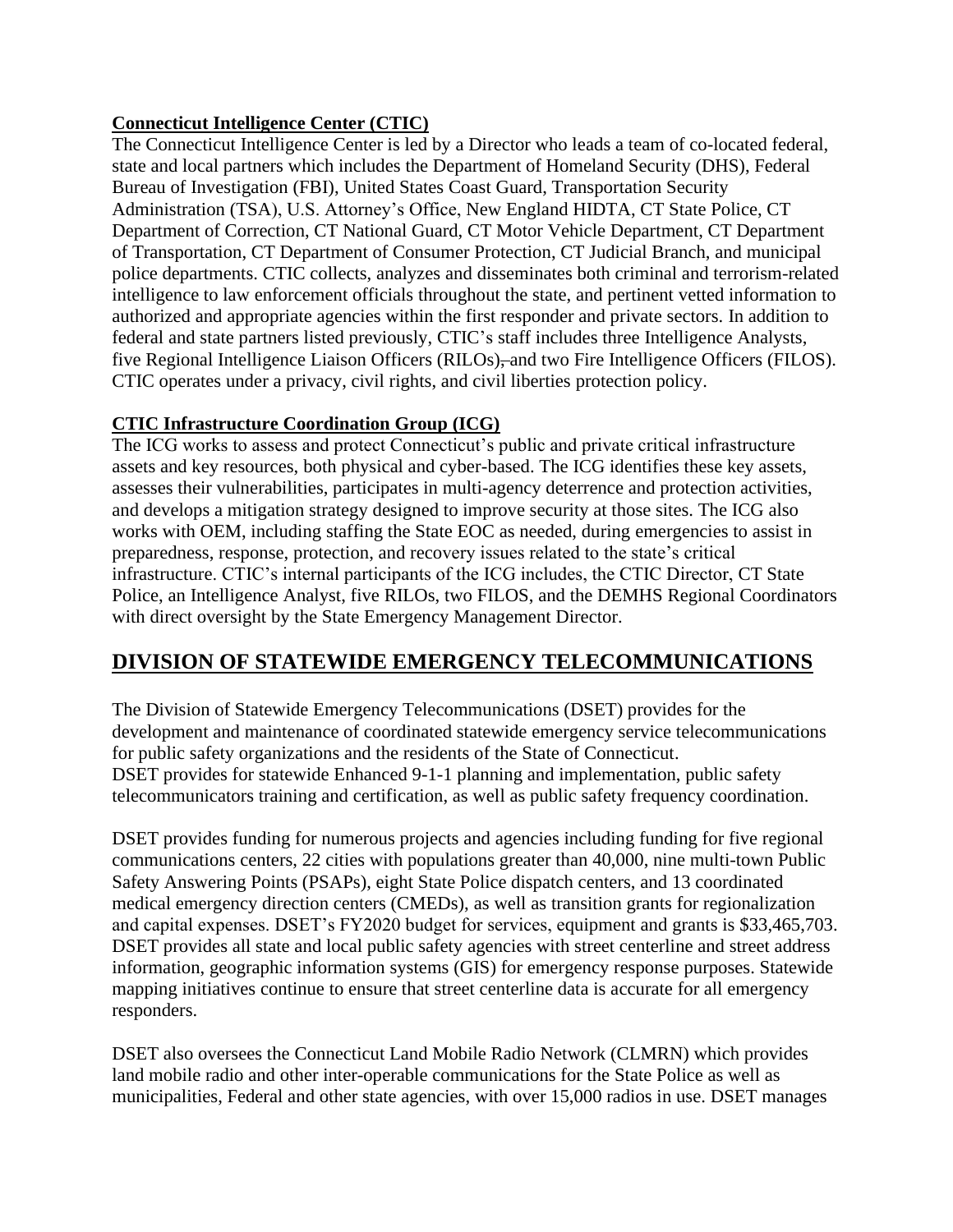and maintains the microwave transport system for the statewide radio network as well as state owned and leased or shared tower facilities including licensing, contracts, security and structural requirements. Responsibilities include the Network Control Center, which operates on a 24/7/365 basis.

A Director manages the overall Statewide Emergency Telecommunications organization and 9- 1-1 Program and is supported by a Unit Director, Telecommunications Manager, Planning Specialist, Geographic Information Specialists, Telecommunication Engineers, Grants and Contracts Specialist, Secretaries and Office Assistants.

# **Next Generation 9-1-1**

DSET has completed the replacement of Connecticut's obsolete E9-1-1 System with a Next Generation 9-1-1 platform (NG 9-1-1). NG 9-1-1 is an Internet Protocol based system, which provides the infrastructure to allow text to 9-1-1, and the future ability to send images, video, and data from telematics and crash notification systems with the NG911 calls when the telecommunications service providers make these features available.

DSET has activated the Text-to-911 feature statewide, concurrently launching a comprehensive public education campaign, which included radio and television spots, social media, cinema advertising and electronic outdoor media.

# **Public Safety Data Network (PSDN)**

The PSDN is an ultra-high speed and flexible fiber optic data network that serves as a base transport infrastructure and interconnectivity pathway for public safety related applications and services throughout the State. Its primary purpose is to provide the connectivity for NG 9-1-1 services. Additionally, the network provides connectivity to allow for the integration of systems and applications so that vital information and resources is readily available among various public safety entities throughout the State. To date there have been 174 requests for use of the network by various municipal and state public safety organizations.

# **Broadband Technology Opportunity Program (BTOP)**

Part of the American Reinvestment Recovery Act, BTOP awarded the State of Connecticut \$93 million of federal funds to upgrade and expand Connecticut's broadband network. DSET matched this grant with \$24 million from the E9-1-1 surcharge. This joint effort between the Department of Emergency Services and Public Protection and DAS' Bureau of Enterprise Services and Technology included installation of over 5,500 miles of fiber to connect to 555 public safety agencies, which serve 25,000 first responders. Additionally, in conjunction with the Connecticut Education Network (CEN), it provides broadband service to 120 educational institutions.

# **Regionalization**

There are currently 106 PSAPs serving the 169 towns and cities of Connecticut. The cost of equipping these PSAPs with hardware, software and technology is the state's responsibility. Next Generation 9-1-1 improvements make this requirement one of significant proportions. It has long been a goal of DSET and the Enhanced 9-1-1 Commission to reduce the number of PSAPs by encouraging consolidation. To achieve this goal DSET has funded several studies requested by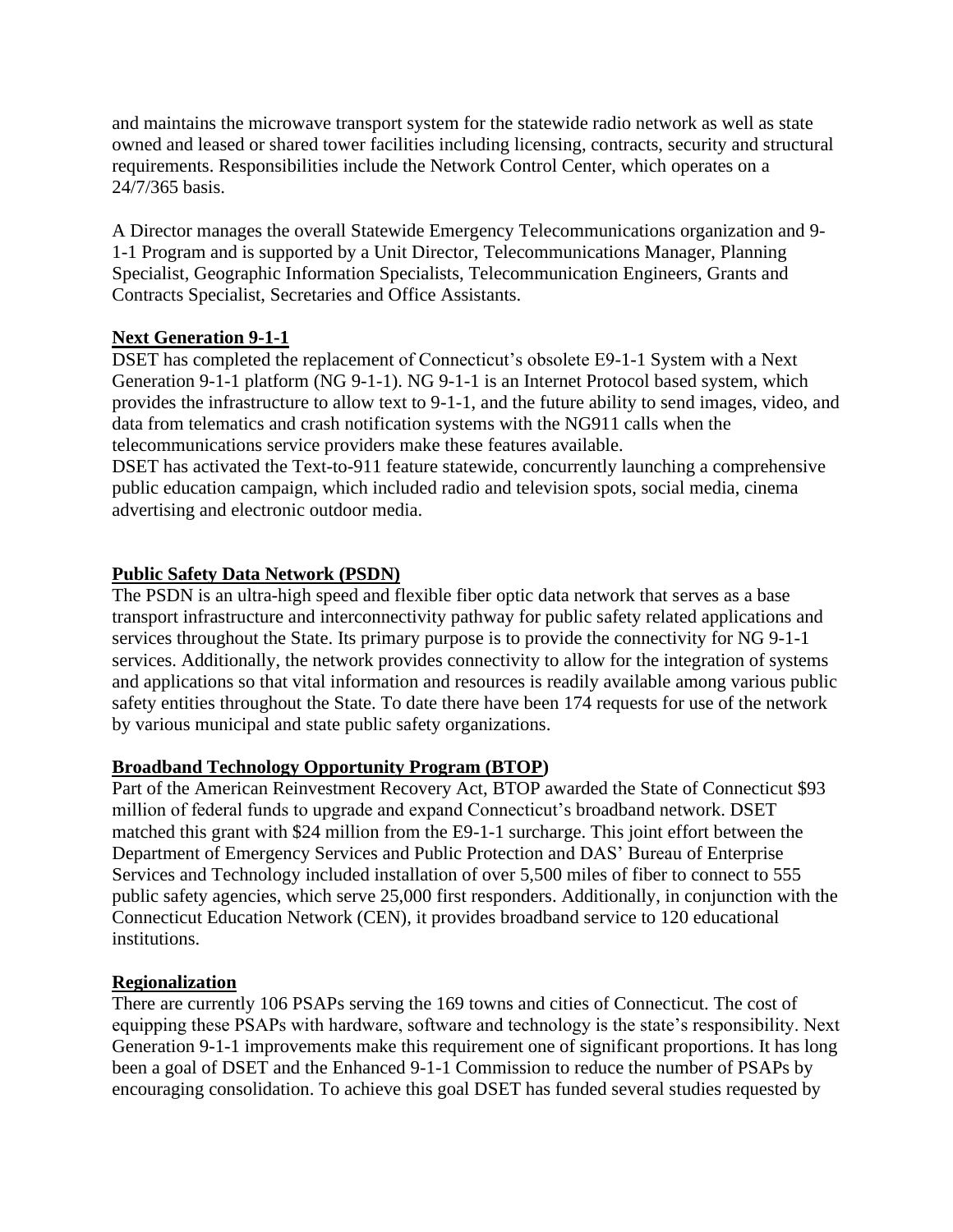local governments to consider mergers of dispatch and 9-1-1 centers. DSET also provides several financial incentives, such as grant funds to relocate telephone and radio equipment, as well as to design and plan new communications centers, for the purpose of consolidation. In 2020 the towns of Plymouth and Winsted consolidated their emergency communications with Litchfield County Dispatch, the towns of Fairfield and Westport are currently in the process of combining their emergency communication with an expected completion date of 2021.

### **The Connecticut Emergency Notification System: CTAlert**

Connecticut's statewide emergency notification system (CTAlert), powered by the Everbridge Mass Notification System, provides critical information to the public during emergencies. CTAlert has three main components:

· A geo-notification function, enabling alerts to be sent to the public in any geographic area in the State of Connecticut.

· An integration that allows for Wireless Emergency Alerts (WEA) and Emergency Alert System (EAS) messages to be sent directly to FEMA IPAWS notification systems.

· A public safety employee notification function which allows public safety agencies to send messages to improve the coordination and situational awareness of their emergency response personnel.

The system is in use by a number of state agencies, and most of the 9-1-1 PSAPs in the state. The database for emergency calls is populated with contacts from various sources including;

| E911 Database:                                  | 624,726   |
|-------------------------------------------------|-----------|
| <b>Everbridge Resident Connection Listings:</b> | 2,834,830 |
| <b>OEC</b> Child Daycare Listings:              | 3,3016    |
| CTA lert opt in's:                              | 214,006   |
| <b>Total Listings:</b>                          | 3,676,878 |

The Citizen Opt-in is accessible by the public at [www.ctalert.gov](http://www.ctalert.gov/) and allows users to list additional locations and means of contacts for locations in the State they wish to receive alerts about.

During 2020, 376 Emergency Citizen Notifications were sent thru CTAlert including 11.5 million text messages, and 9.2 million voice calls.

# **Geographic Information Services (GIS)**

DSET provides a critical Geographic Information System function for the State. GIS uses a computer-based tool to store, manipulate, manage and analyze spatial/geographic data. GIS is the backbone of the NG 9-1-1, as the system relies on the location accuracy of the map to ensure prompt dispatching of emergency services to 9-1-1 callers. In addition to 9-1-1, the GIS group provides and supports the mapping data for the State Police Computer Aided Dispatch system, the CT Alert Emergency Notification system, the State Emergency Operations Center during disaster exercises and activations, and other state and municipal entities as required. They also coordinate and manage statewide ortho-imagery flights, which provide high-resolution aerial images.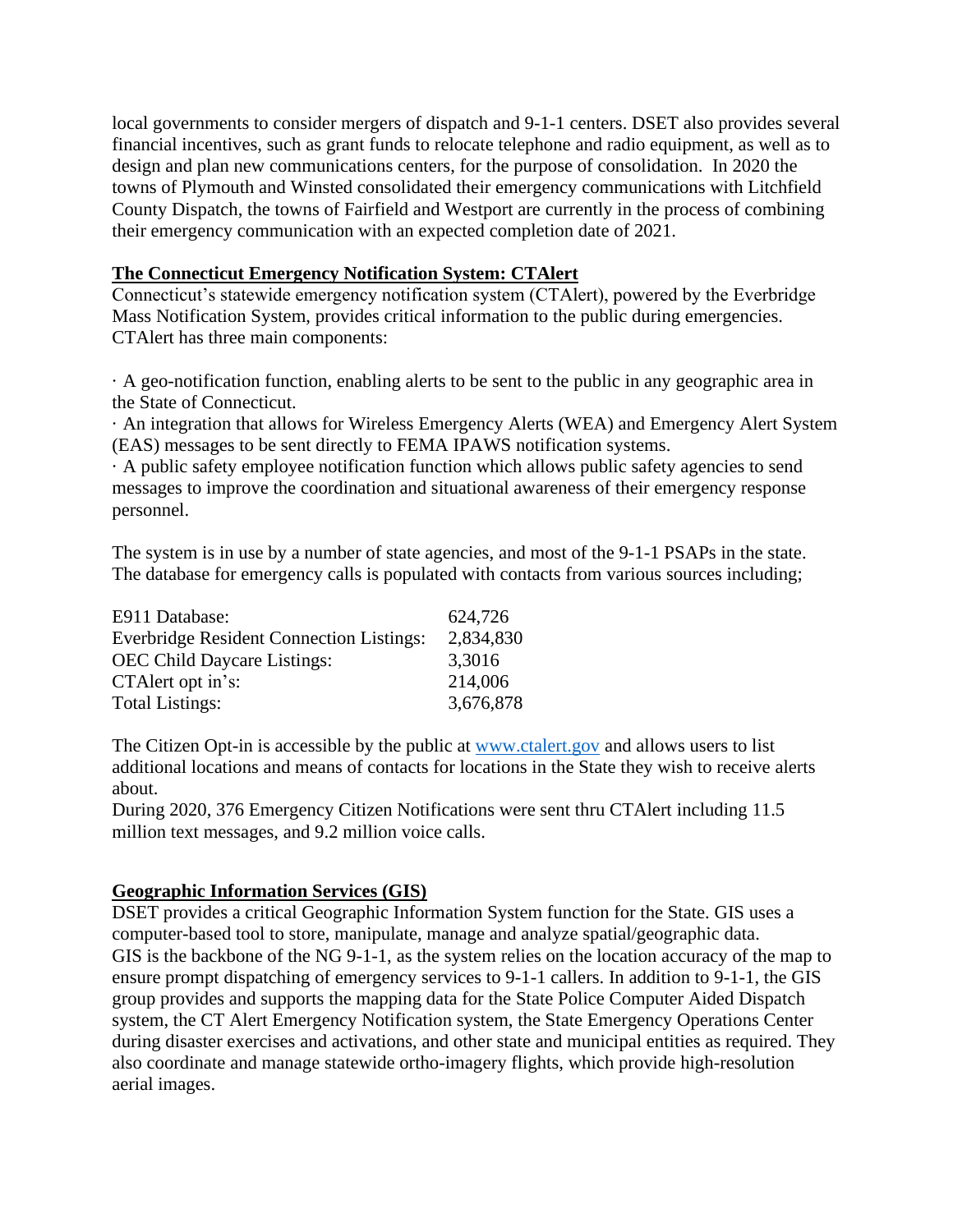#### **Translation Services**

DSET provides translation services to Connecticut PSAPs, which provides the critical link between non-English speaking callers (nearly one in five in Connecticut) and public safety responders. DSET contracted with Voiance to provide interpretation of over 175 languages.

#### **Frequency Coordination**

DSET provides frequency coordination and technical communications assistance to Connecticut State Police and local police departments, fire and emergency medical services agencies in Connecticut. DSET maintains a leadership role in the FCC Region 19 committee, which is responsible for allocating 700 MHz, 800 MHz and 4.9 GHz frequencies in the six-state New England area.

#### **Public Education**

DSET works with local PSAP personnel, as well as community agencies, to distribute age appropriate materials for children, Pre-K through second grade, to educate children on when and how to use 9-1-1. Public education efforts to encourage participation in CTAlert include public service announcements in both Spanish and English, are aired on Connecticut television and radio stations. DSET has also engaged an advertising agency to develop a comprehensive public education campaign to support the deployment of the Text-to-911 feature within NG9-1-1.

#### **Emergency Medical Dispatch**

Each PSAP is required to provide emergency medical dispatch (EMD) directly or by a private safety agency. EMD refers to instructions provided to the 9-1-1 caller by emergency telecommunicators prior to the arrival of medical services. DSET provides funding to all PSAPs for the training, certification and ongoing education for this critical service.

#### **Connecticut Land Mobile Radio Network (CLMRN)**

DSET continues to add users to the Land Mobile Radio system now commonly referred to as the Connecticut Land Mobile Radio Network (CLMRN). There are an expanding number of municipalities using the network. Newer users include Avon, Bloomfield, Bridgeport, Hartford Fire, and Stamford. Additionally, to date DSET has executed 93 MOUs with municipalities who have expressed in and are currently using the CLMRN.

DSET continues to make significant progress on coverage/system enhancements (Phase IV) using the remaining recent bond allocation. As a result of direct user feedback, Phase IV has improved coverage in Bloomfield, Madison, and Meriden with improvements coming in the near term to Branford, Hartland, and Waterford.

In an effort to increase interoperability both in and out of state, DSET continues to support connections to systems such as Middletown and Wallingford and has added a connection to Waterbury. These connections enhance both operability as well as interoperability. DSET continues to work on connecting to the Metropolitan Transportation Authority's new radio system allowing users of both systems to roam crossing state borders. Additionally, multiple regional dispatch centers are now connected to the CLMRN system, vastly improving their ability to communicate.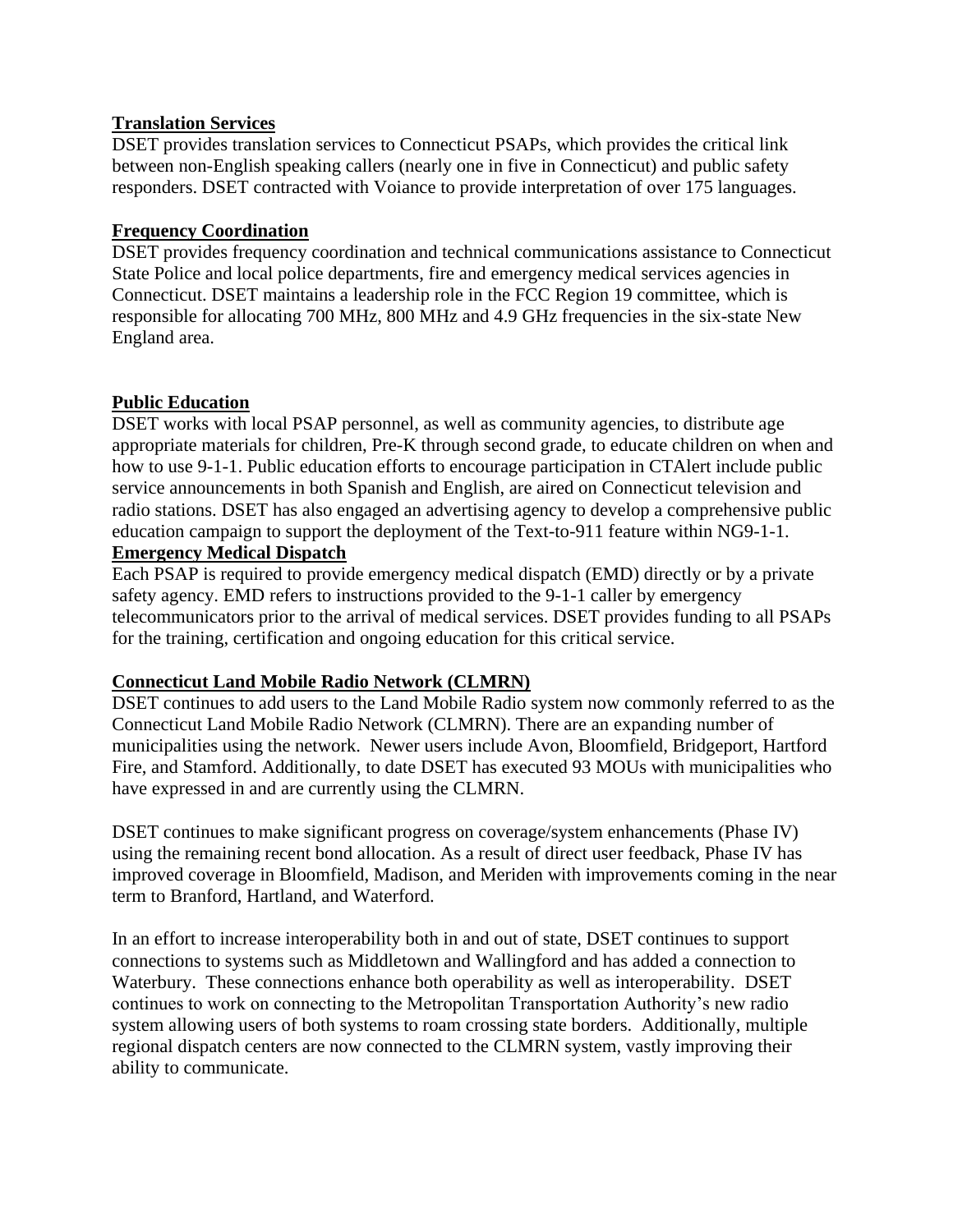# **POLICE OFFICER STANDARDS AND TRANING COUNCIL**

The Police Officer Standards and Training Council (POST-C) has a three-fold mission. First, POST-C is committed to providing innovative, credible and responsive high quality basic, advanced, and specialized training to Connecticut police officers in an economical manner and in quantities sufficient to enable them to acquire the knowledge and skills necessary to serve the public with commitment, empathy, and competence. Second, the POST-C is committed to adopting and enforcing professional standards for certification and for decertification of Connecticut's police officers, in a manner consistent with the law, considerate of the regulated community and uncompromising to basic values and ethics. Third, the POST-C develops, adopts, and revises a comprehensive Accreditation Program for law enforcement units, to confer Accreditation to those units that demonstrate their compliance with such Standards, and to conduct assessments to determine such unit's compliance with such Standards.

The Police Officer Standards and Training Council consists of 19 members appointed by various members of the Legislature and the Governor There are also two ex-officio members who serve by virtue of their position; the Special Agent in Charge for Connecticut of the Federal Bureau of Investigation (FBI) and the Commissioner of the Department of Emergency Services and Public Protection (DESPP). There are four standing subcommittees of the Council: Accreditation, Certification, Curriculum and Personnel. The Police Academy Administrator manages the POST Academy, which consists of four functional units: Basic Training, Field Services, Certification/Compliance, and Accreditation.

POST-C provides basic police recruit training and in-service police training and sets entry-level educational, licensing, and training standards for all police officers in the State of Connecticut. It certifies training programs offered to police recruits in satellite police academies and controls the certification of police instructors. POST-C also establishes procedures for certified review training, oversees and awards credit for certified review training of veteran officers and recertifies, triennially, those who qualify and encourages the growth of professional development, and continuing education programs for police officers.

The Comprehensive Municipal Police Training Plan on average trains approximately 400 municipal Recruit police officers per year at the Connecticut Police Academy as well as the satellite academies. The seven satellites are currently located in Bridgeport, Hartford, Milford, New Britain, New Haven and Waterbury as well as the Connecticut State Police Training Academy in Meriden. The basic training division is responsible to certify, inspect and audit the seven satellite police academies.

The training plan includes a process of reviewing recruit training curriculum to reflect developments in police training nationwide and to provide current, comprehensive, and meaningful training to recruits. The curriculum is currently undergoing a full review and evaluation including all instructional areas. This approach incorporates a partnership with community members and multi - government agencies to collaborate on content delivery and review of lesson plans, goals, and objectives. Additionally, the training plan includes providing and or sponsoring in-service training programs to accommodate approximately 8,700 (+/-) sworn members of Law Enforcement with in-service and advanced training. In-service and advanced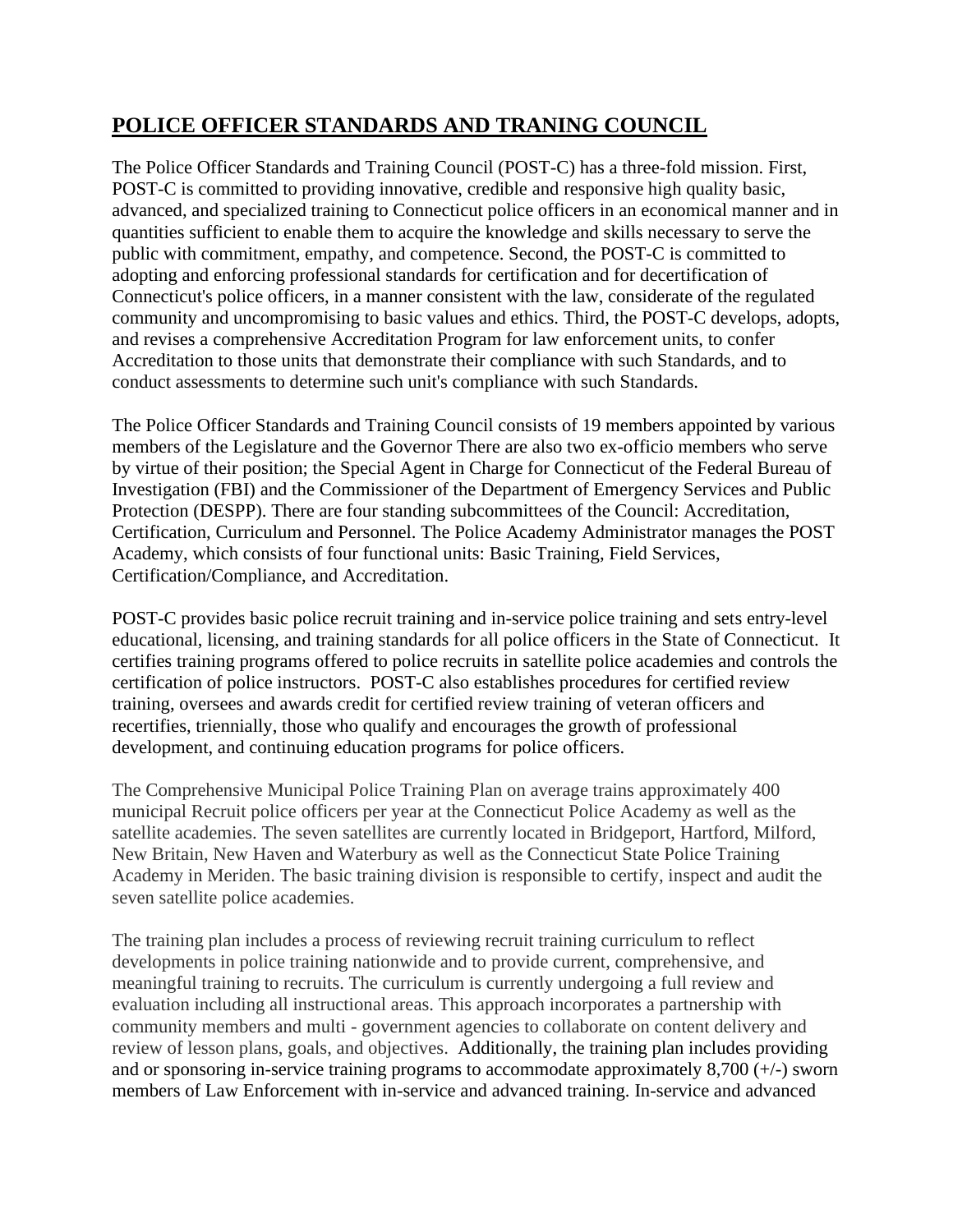training will assist officers in complying with POST-C mandated 60-hour review training cycle every three years and provide necessary training to better serve their communities.

#### **Public Service**

Recognizing the lasting effect interactions have with Police Officers on citizens, and to demonstrate what a day in the life of a recruit is, POST-C has expanded the availability of staff guided tours of the facility during business hours to groups of young people interested in policing and currently involved in some association with law enforcement. These tours have been provided in the last 12 months to groups expressing interest in police careers, education, and training. The tours permit students to observe the daily routines of Academy life including hands-on training and academics. Some of the younger groups are often integrated into a recruit class itself for hands-on realistic experience at the academy. Feedback from those groups has been positive with return visits requested. In addition, we have hosted visits from State and Local political leaders as well as international law enforcement agencies.

The agency's portal website [\(www.ct.gov/post\)](http://www.ct.gov/post) represents the four (4) Divisions of the POST-C training Academy. It is a significant resource in providing updated information in changes to law, polices and/or mandates relative to police officers and the law enforcement community, municipalities, state agencies and the public. General Notices, Advisories or Press Releases communicate these important announcements which are immediately posted and published as they are issued. The site is continually updated with new training course announcements with registration that are available to certified law enforcement officers of all ranks. Local law enforcement agencies actively recruiting for police officers frequently have their job announcements posted on the "Career Opportunities in Law Enforcement" page of our website for both entry-level and certified officers. Police departments find all the necessary forms and documents required to register their recruits in upcoming training sessions. The Certification Division page of our website updates the list of POST-C certified law enforcement instructors twice monthly. The Accreditation page of our website highlights the program, the process, the phases and lists the agencies awarded accredited status.

#### **Improvements/Achievements**

The POST training Academy was first accredited as a Public Safety Training Academy by the Commission on Accreditation for Law Enforcement Agencies (CALEA) in 2008 and has continued, without interruption, to earn reaccreditation. The Academy underwent an assessment in September 2020 and is currently in a four-year review cycle.

The current Basic Training Course Curriculum became effective August of 2020 with the addition of History of Policing and the Civil Rights Movement, and Community Research Project being added to the curriculum. The curriculum was also changed with the formation of a social justice seminar consisting of 24 hours over a 3-day period covering the topic content of Police and the Public, Cultural Awareness and Diversity, Fair and Impartial Policing, Procedural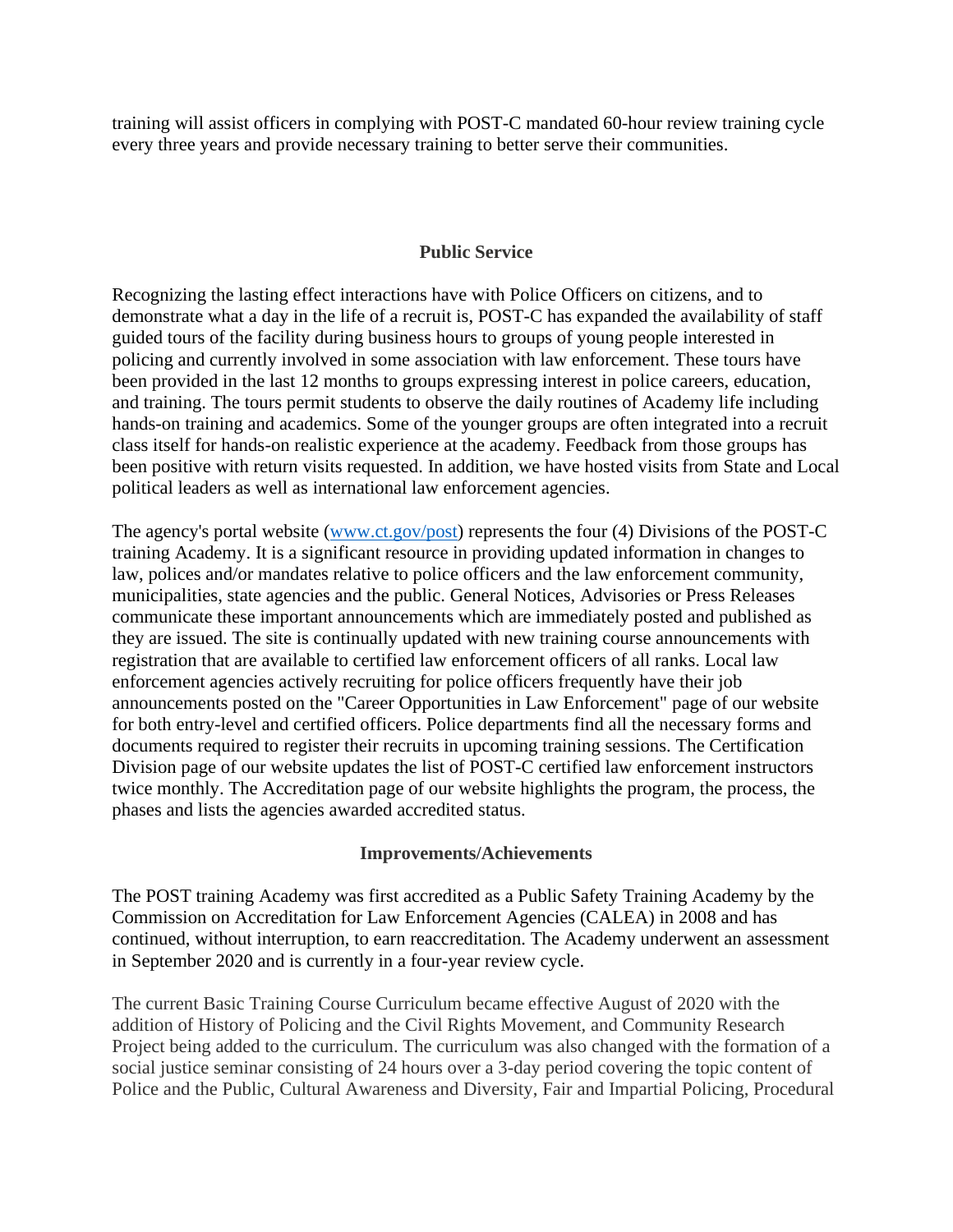Justice, Anti-Racism, and Implicit Bias as well as a Community Forum. The Basic Training Curriculum now requires successful completion of 1,340 hours of Basic Training and a minimum of 400 hours (Statutory) Field Training before Certification is conferred. The entire Basic Training Curriculum, including the evaluation of current goals and objectives, evaluation of training modules, reviewing new trends and developments in policing as well as legislative changes, is under review by the POST-C Curriculum Committee and staff.

Charter Oak State College has begun a review of our curriculum. POST-C has been accredited by Charter Oak since 2009 and Recruits receive college credit for their work at the POST Academy. This review will assure that POST-C Academy maintains the standards and quality to be accredited by the College. Charter Oak College will award 26 college credits to each recruit who successfully completes the Basic Police Recruit Training Program.

The Basic Training Division completed three recruit training sessions over a 12-month period comprising 133 recruit officers representing Police agencies statewide. In addition, the Basic Training Division oversaw six (6) POST-C approved Satellite Academy training sessions comprising of a total of 147 recruit officers.

The Basic Training Division continually evaluates its role as ambassadors for individuals interested in the law enforcement field. Staff routinely collaborates with local universities to provide classroom instruction in the field of law enforcement. In 2021 POST-C collaborated with the Department of Energy and Environmental Protection (DEEP) Police to provide training for a Ranger's program. The program was designed to give individuals hired as Rangers in local State Parks an overall understanding of the functions officers they interact with are performing, provide training on patrol techniques, and medical response. Thirty-one (31) individuals completed the training prior to beginning their assignment as a Ranger.

Ongoing use of the "Wilcox Township" training village and the Multiple Interactive Learning/Training Objectives (MILO) firearms and driving simulator for practical skills demonstrations provided recruits with the ability to test their understanding of trained techniques and laws in live, interactive scenarios. These simulated scenarios utilizing both experienced officers in actual buildings and skill focused modules were valuable in allowing the recruit to experience live situations and demonstrate decision making skills. This also allowed instructors time to evaluate the absorption of classroom materials and how it transfers into the field. The Academy also accommodates many local, state, and federal agencies at the training site for police exercises, training scenarios, and related activities.

POST-C instructors and staff are continual participants in state and local committees that focus on issues facing law enforcement and community relations. Staff recently assisted with the development of a Use-of-Force curriculum as well as a Peer Support Grant. In addition, Staff are active participants in committees including but not limited to, Elder Abuse Coalition, Human Trafficking Council, Impaired Driving Task Force, Coalition Against Domestic Violence and the Eyewitness Identification Task Force.

POST-C made a change to the basic training Curriculum by replacing the driver training program with a highly specialized course known as Emergency Vehicle Operations Course or "EVOC."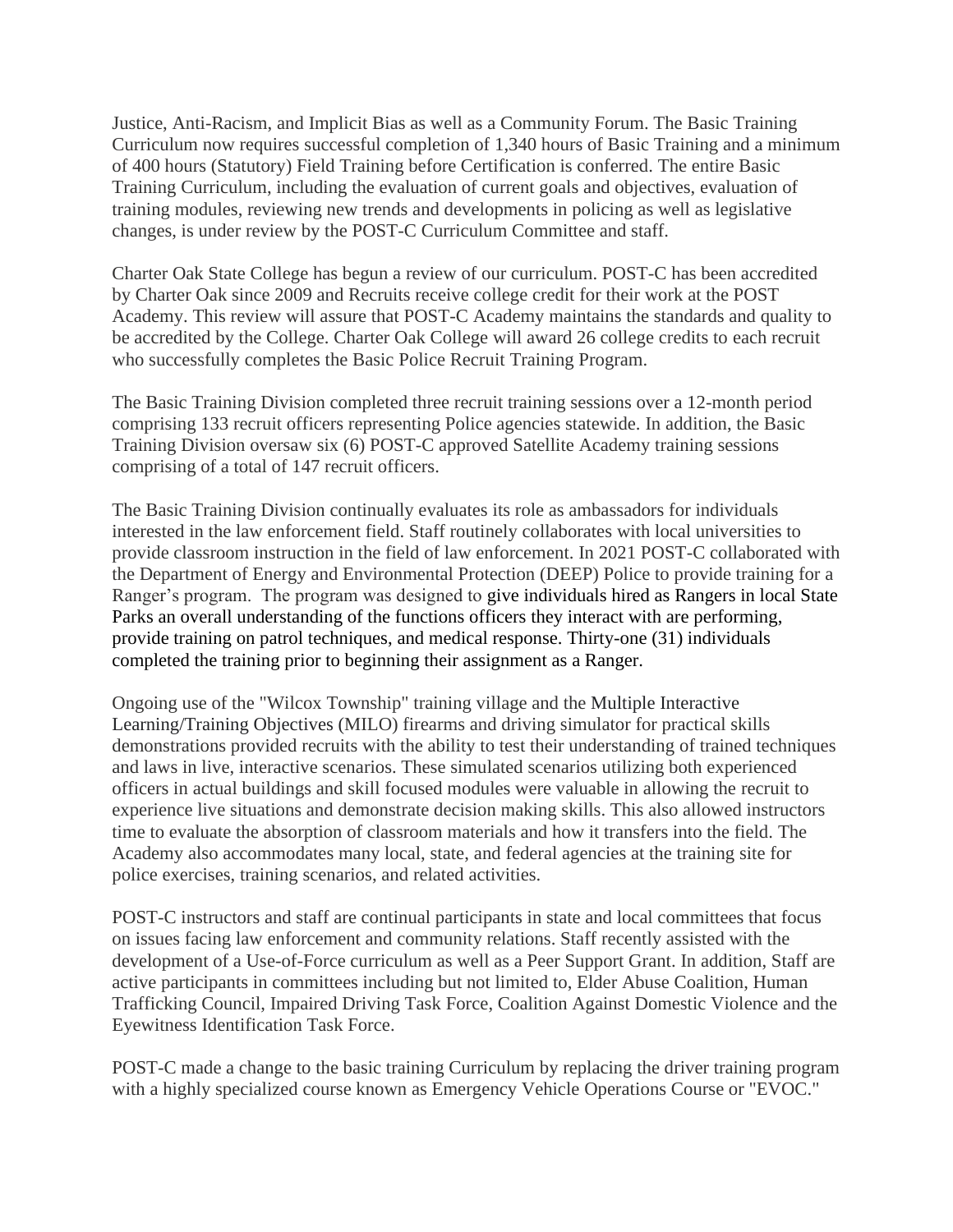EVOC is an advanced driving course developed and specifically designed to give recruits the knowledge and skill needed to operate their assigned vehicle in as many conditions and situations as might be encountered in the field.

Over the past year POST-C staff embraced the use of online training platforms to continue to provide necessary training to police recruits and resources to local agencies while adhering to health guidelines. The use of online training platforms has allowed for an expansion of training in both the basic training division and field services division and has opened opportunities for broader remote learning in the future. Two dedicated online training rooms has allowed for staff to record and disseminate training materials.

# **Field Services Division:**

The Field Services Training Division provided (52) in-service training courses attended by approximately 2,080 police officers in the past 12 months. The courses included executive, supervisory and management topics, Human Trafficking, Accreditation Training, Basic Instructor Development, Drug Evaluation and Classification Training (DRE, Responding to People with Developmental Disabilities, Armed School Security pursuant to Public Act 13-188, Police Response to Mental Health Crisis, Responding to Situations Involving People with Mental Illness, Law Enforcement Active De-escalation Strategies (L.E.A.D.S), Fair & Impartial Policing, Fair & Impartial Policing "Train the Trainer" and many more.

The Division has continued the successful financial crimes investigation-training programs obtained through funding from the State's Department of Banking which included topics such as; Financial Crimes against Seniors, International Gambling and Corruption, and Financial Investigations Triage. The Division Management worked with the Connecticut Department of Transportation's Office of Highway Safety, to provide Advanced Roadside Impaired Driving Enforcement (ARIDE) courses and Driving While Intoxicated Enforcement (Standardized Field Sobriety Testing).

# **Certification, Recertification, and Decertification of Police Officers:**

The agency's certification/compliance division works in partnership with the Academy Administrator, DESPP legal team, and the POST Council to enhance the quality of police training and certification.

There are approximately  $8,700$  ( $+\/-$ ) certified police officers in the state representing 161 Law Enforcement Units which statutorily report to the POST Council. During the past year approximately 1,064 police officers were recertified. There were two (2) officers decertified for violation of Connecticut General Statute Section 7- 294d during 2020. POST-C has received notification that 32 officers that had separated from their agencies, are subject to the provisions of CGS 7-291(c) since July 2020.

On October 15, 2020, the POST Council received a presentation on comparative certification of Marine Corps Military Police Officers. The information contained a review of General Notice 15-02, and USMC military occupational specialty training and experience as reciprocity for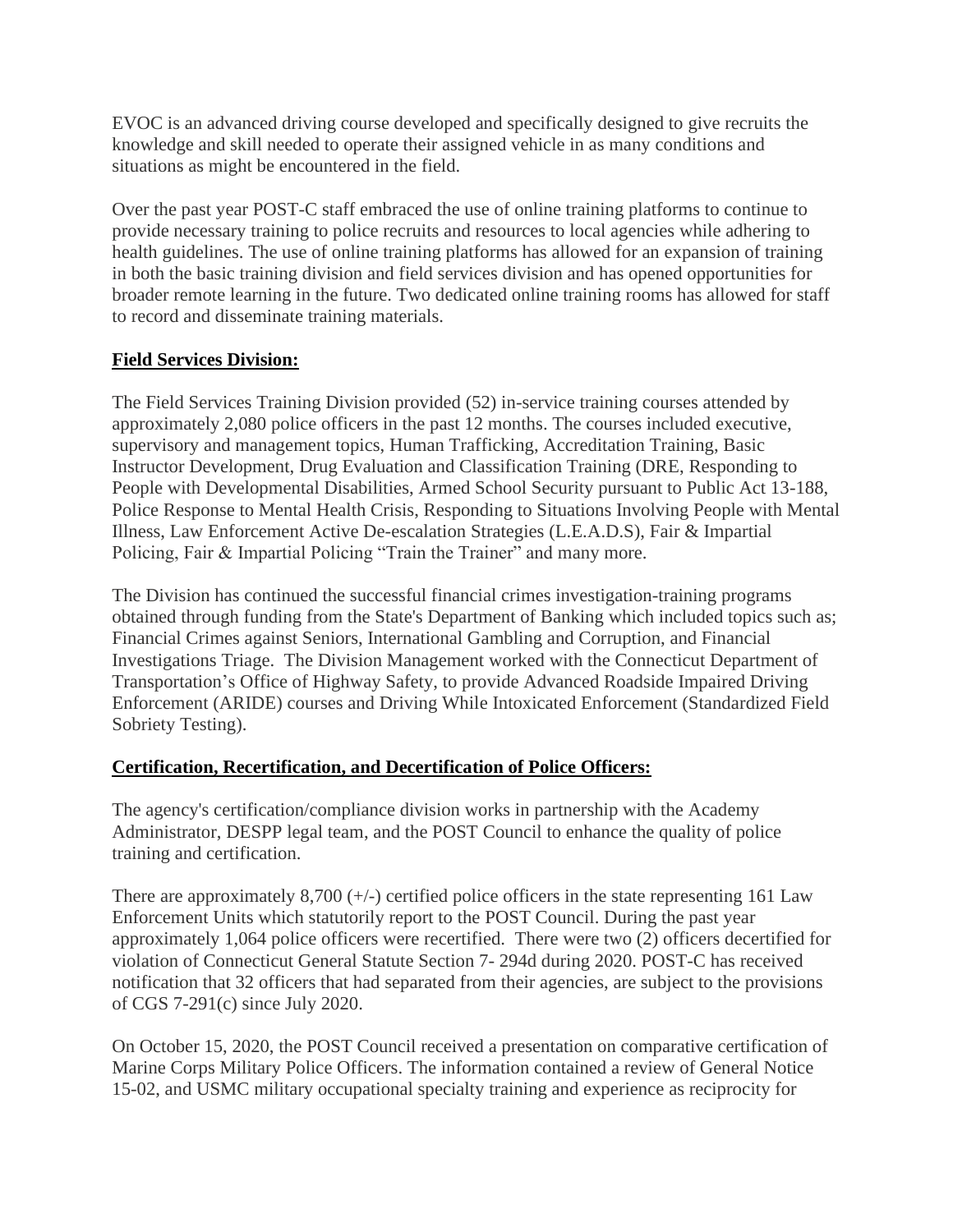traditional law enforcement training for comparative certification candidates. POST-C staff are currently reviewing the Air Force curriculum for possible adoption of a comparative certification.

There are 1,646 POSTC-certified law enforcement instructors authorized to issue review training credit hours required by police officers for recertification.

# **Certification of Field Training Officers (FTO):**

Certification of an FTO is done by verifying that the officer has at least three years of certified police service, has completed a field training program of at least 32 hours and has the backing of his or her Chief Law Enforcement official that he or she serves in good standing.

Over the past year several Officers have been certified as Field Training Officers. The POST-C data base currently reflects 2,905 certified FTO's statewide.

# **Certification Committee Meetings:**

The Certification Compliance Officer is responsible for certification committee meetings, setting the certification-related agenda items, making written recommendations to the Certification Committee for a vote and preparing the Certification Committee recommendations to the full Council for their vote. Starting June 2021, the Certification Compliance Meetings will be held monthly. This decision was made to assist departments with staffing shortages to get new hires approved and processed without delay between full POST Council meetings.

# **Conduction of Pre-inspections and Continued Unannounced Inspections:**

POST-C staff completed Inspections of the Connecticut Police Academy in Meriden and the 6 council-approved satellite basic police recruit training academies hosted by the Bridgeport, Hartford, Milford, New Britain, New Haven and Waterbury Police Academies. These inspections ensure operational compliance (required curriculum, hours to be completed, proper learning environment, and certification of instructional staff) per Council regulations.

# **Accreditation Unit:**

# **Academy's National Accreditation**

The primary function of the Accreditation Unit is to maintain the Police Academy's International Accreditation through the Commission on Accreditation for Law Enforcement Agencies (CALEA). The Academy has been accredited through CALEA since March 15, 2008. Since the initial assessment, the Academy has been reaccredited four (4) times, the latest occurring in March 2021.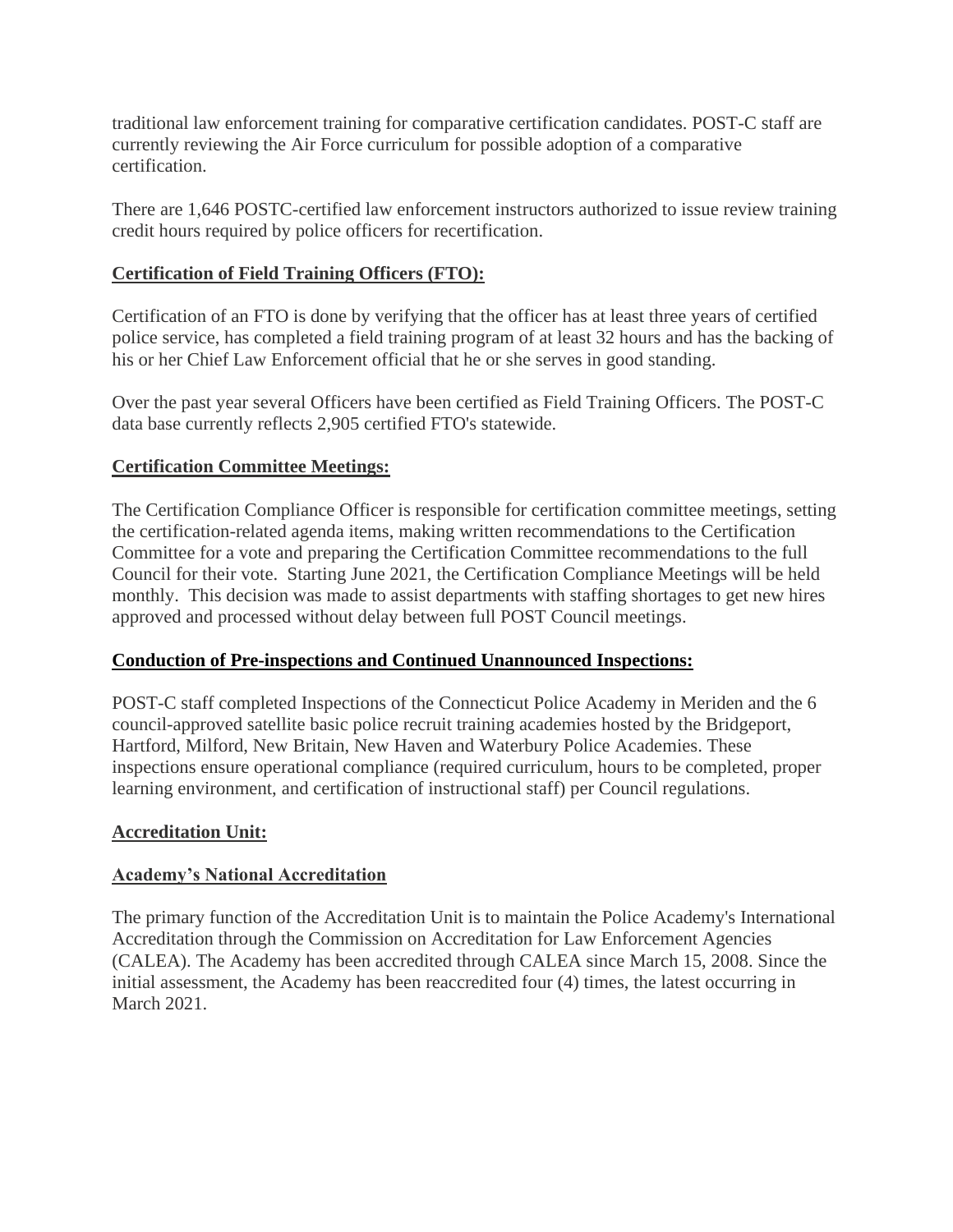#### **State Accreditation Program**

The second responsibility of the Accreditation Unit is to administer and manage the POST Council's State Accreditation Program. During the past year, 14 law enforcement units have been reaccredited and 2 agencies became State accredited for the first time.

Presently, there are 49 police agencies accredited in Connecticut; 18 of these are dually accredited through CALEA and the State Accreditation Program. During the past year, the Unit has conducted one Accreditation Manager training session.

The Accreditation Manager is responsible for Accreditation Committee meetings, setting the accreditation-related agenda, making written recommendations to the Accreditation Committee for a vote and preparing the Accreditation Committee recommendations to the full Council for their vote.

# **Compliance to Law Enforcement Standards and Practices Program (CLESP)**

Public Act 18-161 POST-C developed the Compliance to Law Enforcement Standards and Practices Program (CLESP). The program consists of 16 standards that each law enforcement unit in the state of Connecticut must implement unless they were maintaining a higher level of accreditation standards developed by the Council or CALEA or the State Accreditation Program. Evaluations of each Law Enforcements Unit's policies and proofs-of-compliance are reviewed annually by POST-C Academy Staff. During calendar year 2020 audits were performed on 66 law enforcement agencies that are required to comply with the CLESP Program. In response to high profile Use-of-Force incidents nationally, the POST Council revised Standard #16 of the CLESP Program in June of 2020. POST-C has also developed training to address the following: Public Act 19-90 Use of Force Pursuits; Public Act 19-47 Act Concerning Juvenile Training Changes and Autism Spectrum Disorder; Public Act 19-03 Hemp Pilot Program; Public Act 19-20 the Trust Act; and Public Act 19-17 Model Critical Incident and Peer Support Policy. For more information regarding the Public Acts visit the POST-C website [\(www.ct.gov/post\)](http://www.ct.gov/post) under General Notices.

# **New Programs:**

# Department of Justice Grant Credentialing

Pursuant to Presidential Executive Order 13929, all law enforcement agencies seeking competitive federal grant funds after January 31, 2021 must be credentialed through an independent credentialing body. The United States Attorney General's Office has designated the State Accreditation Program, in the 34 states where they exist, as the independent credentialing bodies. The process for credentialing is rather simple, all law enforcement agencies are required to show that their Use-of-Force Policy; *"1) adheres to all Federal, State and Local laws, and 2) prohibits the use of choke holds, except in those situations where the use of deadly force is allowed by law."* The method used to show an agency's policy complies with the above criteria is a letter of attestation from the CEO/Chief of Police from each Law Enforcement Unit. POST-C Staff have issued credentials to 59 Connecticut Law Enforcement Units and has supplied the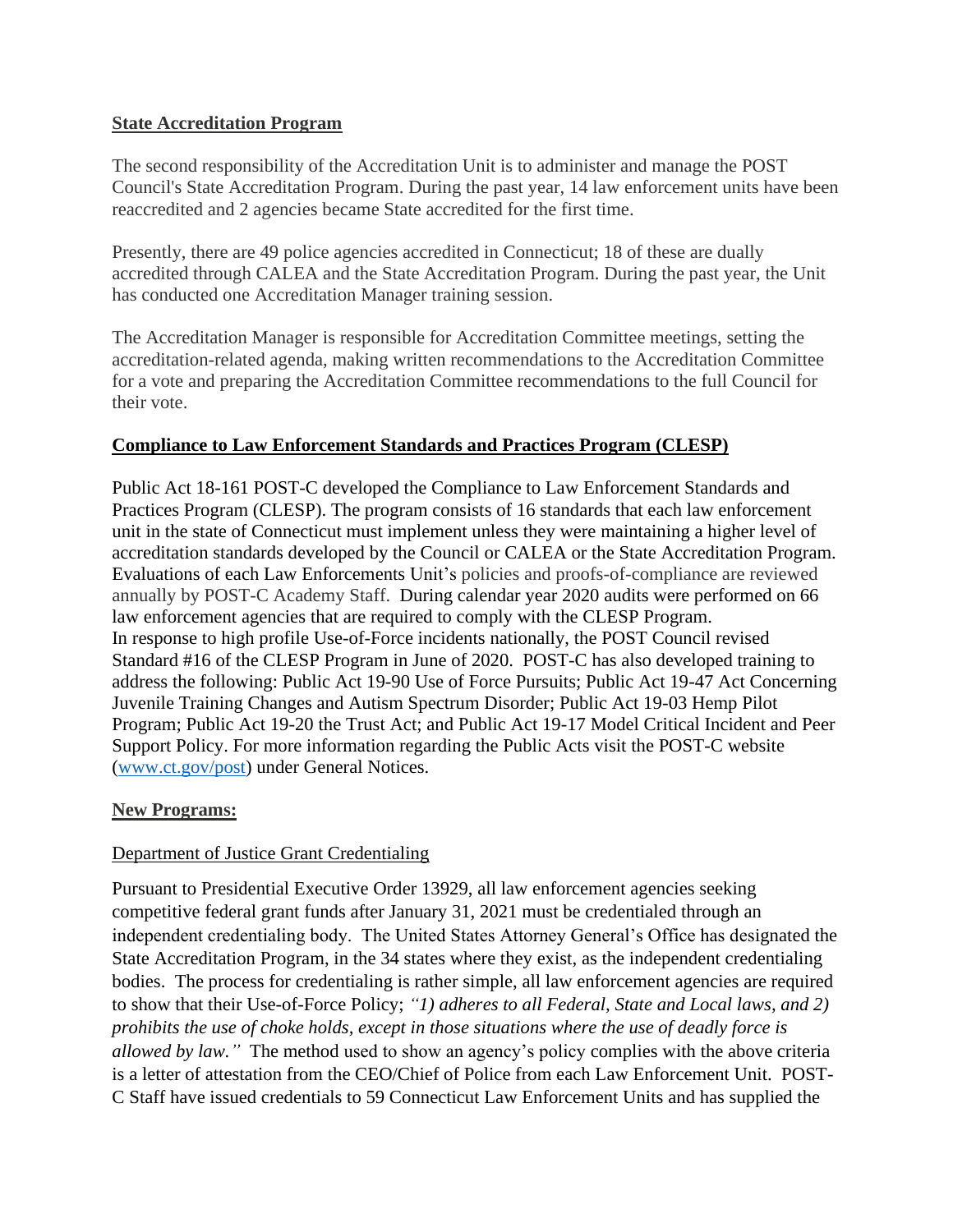list of these credentialled units to the Department of Justice. The credential will be valid for a period of three (3) years.

# **DIVISION OF SCIENTIFIC SERVICES**

The Division of Scientific Services (DSS) provides forensic support to local, state and federal agencies throughout Connecticut. This Division is divided into three analytical sections. They are the Chemical Analysis Section (including Toxicology, Controlled Substances, Gunshot Residue and Fire Debris), the Forensic Biology/DNA Section, and the Identification Section (including Computer Crimes/Multimedia, Latent Prints, Firearms, Imprints and Questioned Documents). The laboratory also has two non-analytical sections. They are the Quality Section and Laboratory Support Services (including Administration, Evidence Receiving and Case Management).

The Division is led by a Director and each of the three analytical sections is headed by a Deputy Director. Reporting to the Deputy Directors are various titles consisting of Assistant Directors, Forensic Science Examiners, CT Career Trainees, Lab Assistants, Evidence Control Officers and State Police Sergeants, Detectives, and Troopers. The Quality Section is comprised of the Quality Assurance Manager. Laboratory Support Services is managed by the Assistant Director of the Forensic Science Laboratory.

# **Evidence Receiving Unit**

The Evidence Receiving Unit of the DSS is the first point of contact for all agencies submitting evidence to the Division. This Unit plays an integral role in maintaining the proper storage and chain of custody of all evidence. The submitting agencies are divided between local, federal and state agencies. The majority of cases submitted to the DSS are from local agencies. The Division of Scientific Services has performed testing for out of state agencies in the areas of Fire Debris, DNA, GSR, latent prints and video analysis in special cases and circumstances.

# **Case Management Unit**

The Case Management Unit was created in 2013 as a LeanCT initiative. This Unit's main goal is to act as the primary conduit between submitting agencies and the forensic examiners. The Case Management Unit communicates with the submitting agencies for additional information or samples to complete analysis on the cases. This Unit is also in communication with the State's Attorney's Offices regarding cases requiring expedited casework, pending trials or dispositions, and Discovery/FOIA requests. In FY2021, the DSS received 141 requests for Discovery/FOIA, a 24% decrease from the previous fiscal year.

The Case Management Unit currently coordinates the flow of casework to the Forensic Biology/DNA Section and has begun expanding its case management coordination to the other units within the DSS. The creation of the Case Management Unit has allowed examiners to focus on performing examinations and analysis instead of administrative duties. The Unit also prioritizes cases according to pending court dates, arrests or other circumstances.

# **Forensic Biology Unit**

The Forensic Biology Unit examines evidence collected in sexual assaults, homicides, assaults, robberies, and property crimes. The Unit identifies the presence of blood, semen, and other body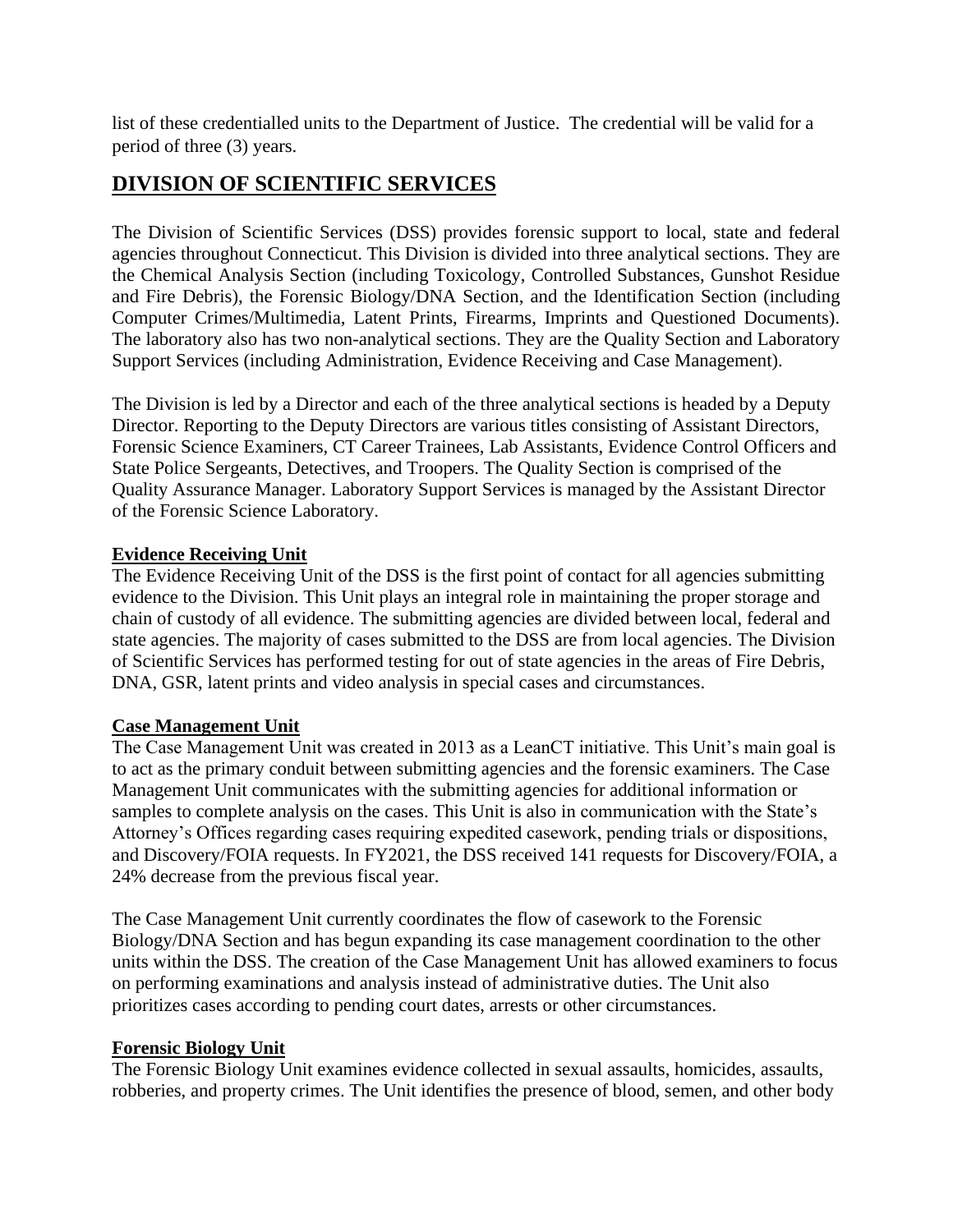fluids, such as fecal material, saliva, or urine. In addition, examiners collect samples from objects for "touch DNA" examination. The forensic examiners in this Unit also use their training and experience to determine which samples will be forwarded to the DNA Unit for further analysis. The types of evidence examined by this Unit may range from swabs, bloody weapons, clothing and bedding to larger items.

Pieces of evidence routinely received and screened by the Forensic Biology Unit include 'CT 100' Sexual Assault Evidence Collection Kits. On October 1, 2015, the CT General Assembly enacted Public Act No. 15-207 (An Act Concerning Evidence in Sexual Assault Cases). Per the Public Act, law enforcement must submit sexual assault kits to the DSS within 10 days from date of collection. In turn, the DSS has 60 days from date of collection to test the sexual assault kits. Prior to the passing of the Public Act, the DSS would receive approximately 400 sexual assault kits annually. In FY2021, 572 sexual assault kits were submitted to the laboratory.

Efforts have been made to streamline and eliminate redundancy of paperwork, documentation and analyses as well as improve overall turn-around time. The Forensic Biology Unit currently prepares all of the extraction samples for DNA testing. The Unit will also examine submitted hairs located in a case for human origin determination and for the presence of an attached tissue fragment. Human hairs with tissue are forwarded to DNA for analysis. This ensures that the best forensic samples are being forwarded for DNA testing. Using a recently implemented male screening procedure, during FY2020 the Forensic Biology Unit was able to successfully accession, and screen evidence collected during a sexual assault examination within 2.5 days (average) compared to 54 days (average) with older/traditional serological testing.

The Forensic Biology Unit received 4,681 requests for analysis in FY2021, a 34% increase from the previous fiscal year.

# **DNA Unit**

The DNA Unit is comprised of two sub-units, the Nuclear and Database Units. DNA stands for deoxyribonucleic acid, which is the genetic material that determines who people are, both as individuals and human beings. DNA is located in the nuclei and mitochondria of cells and can be isolated from various body fluids and skin cells sloughed from our bodies. The DNA Unit uses the type of DNA found in the nucleus of the cell. The majority of casework analyzed by the DNA Unit utilizes STR (short tandem repeats) analysis which has a high power of discrimination, can be automated, and successfully utilized with degraded samples.

Each DNA case may be comprised of multiple requests depending on the type of samples submitted and the type of DNA required to generate the most probative genetic information. In FY2021, the DNA Unit received 7,343 requests for analysis. This is a 1% decrease from the previous fiscal year.

The DNA Nuclear Unit enters DNA profiles generated from evidentiary samples into Combined DNA Index System (CODIS) to generate matches (or 'hits') to convicted offender DNA profiles as well as DNA profiles from other criminal cases. Eligible profiles from forensic samples and CT convicted offenders are uploaded to the national database for searching against other state databases.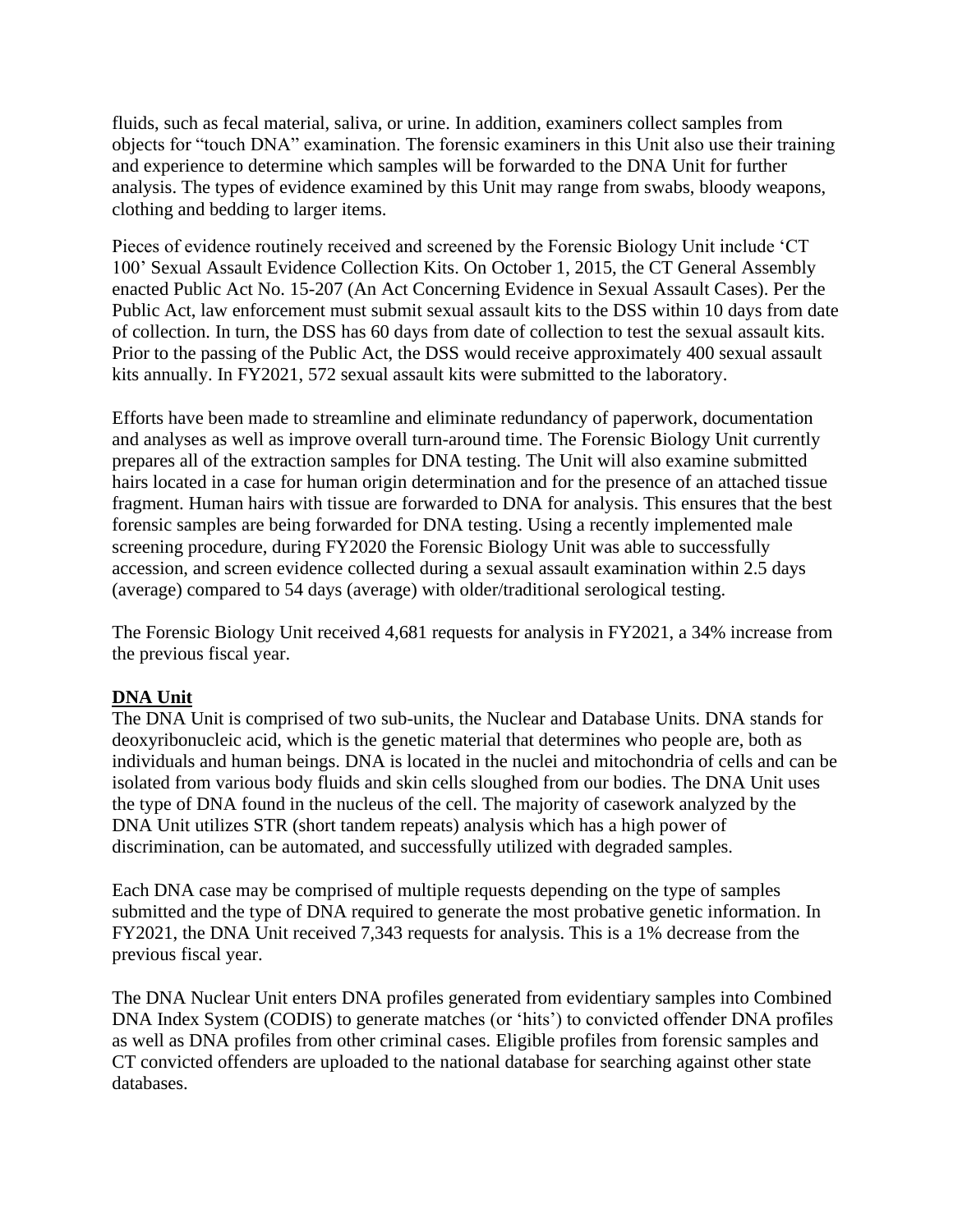The DNA Database Unit's primary purpose is to process convicted offender samples and upload the DNA profiles generated from these samples into CODIS. In FY2021, 1,093 offender samples were processed by the DSS for upload into the CODIS database, a 94% decrease from the previous fiscal year. This decrease was due to the COVID-19 pandemic.

CODIS has multiple levels where DNA profiles can be stored and searched: the local level (for city and county DNA laboratories), state level and national level. Data stored at the state level is kept in the State DNA Index System, or SDIS. At the state level, an analyst can try to match a DNA profile from a local crime scene sample (also known as a 'forensic unknown') with an offender's profile within the state to solve cases that span throughout Connecticut. Data stored at the national level is kept in the National DNA Index System, or NDIS. At this level, an analyst can try to match a DNA profile from a local crime scene sample with an offender's profile from across the nation to try and solve cases that span various states.

The DNA Unit reports two types of hits. They are Offender Hits and Forensic Hits. Offender Hits are a match of a genetic profile from evidence to a known sample submitted from a convicted offender. A forensic hit is defined as a match between two forensic evidence samples from different cases, which include unidentified remains and missing persons. Forensic hits may provide the submitting agencies with an investigatory lead or can be used to track or establish serial-type crimes.

In FY2021, there were 2,313 forensic profiles entered into the CODIS database, a 2.5% increase from the previous fiscal year. For FY2021 the Division obtained 1,079 CODIS hits.

In 2013, the DNA Unit developed a separate laboratory area and workflow to handle database convicted offender samples and "knowns" submitted for cases analysis. The separate laboratory area and workflow allows the database samples and "knowns" to be processed quickly and minimizes the possibility of cross transfer with evidentiary samples. "Knowns" are a forensic term used to describe a sample (blood or buccal) submitted from a known individual for comparison or elimination purposes. In the case of a property crime, the "knowns" may be from homeowners for elimination purposes. Due to the increased communication with the submitting agencies, there has been progress in the submission of elimination "knowns," which has improved comparisons in DNA casework and has also eliminated the entry of profiles into the CODIS Database that may not be probative. In FY2021, the DSS processed approximately 3,000 "knowns" submitted for case analysis. This is a 17% increase from the previous fiscal year.

# **Chemistry Unit**

The Chemistry Unit within the DSS analyzes evidence related to fire debris and primer gunshot residue (pGSR)-type cases. Ignitable liquid and elemental pGSR examinations are the most common types of requests that are received within the unit. A combination of classical wet*-*bench chemical extraction techniques and instrumental analyses can be used.

The Chemistry Unit examines evidence for the presence of certain particles related to pGSR. Evidence is usually submitted in the form of GSR kits and includes stubs taken from law enforcement. Clothing can be submitted in order to determine if an individual may have been in close proximity of a recently discharged firearm. Evidence is examined by a technique called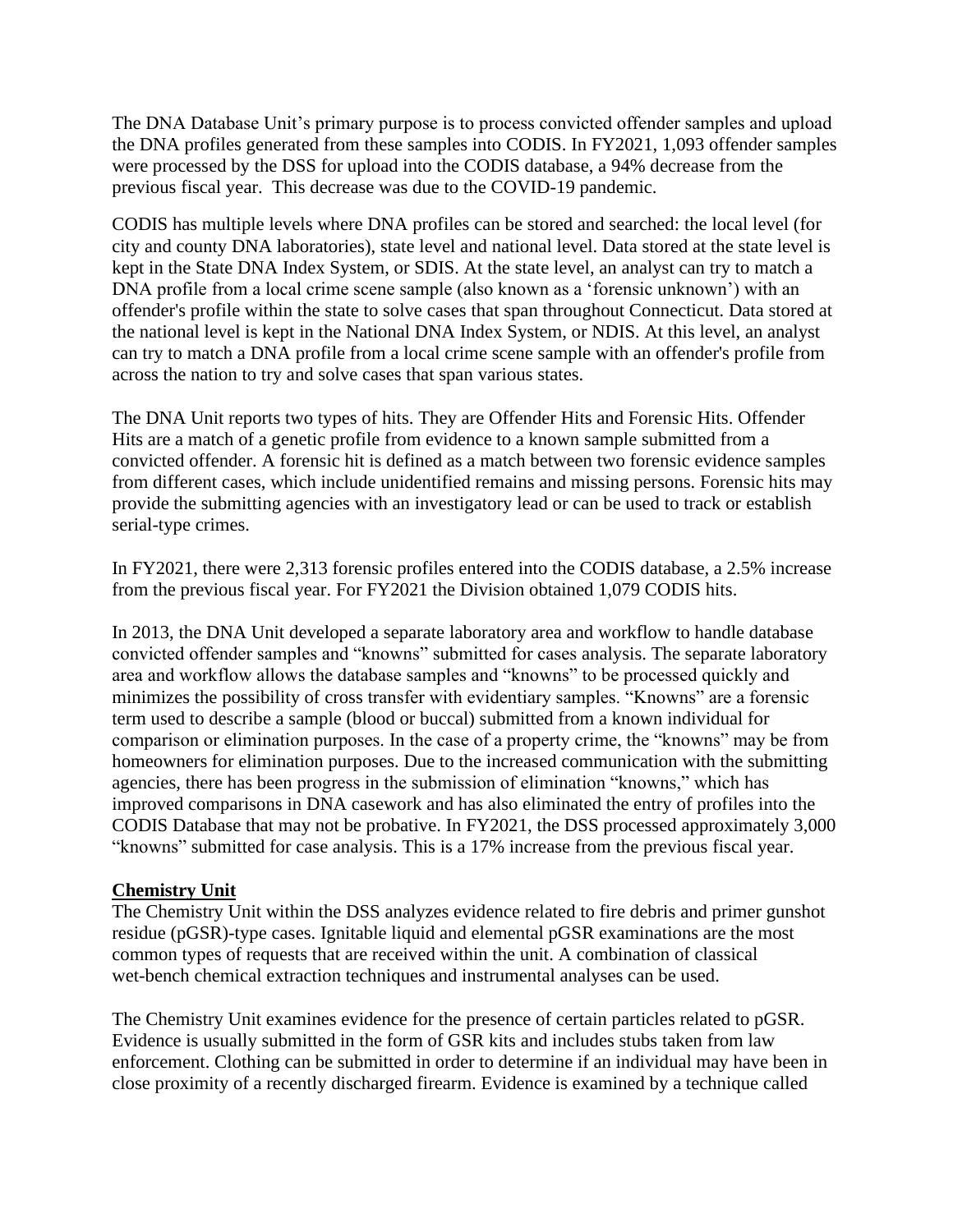scanning electron microscopy using energy dispersive X-ray spectroscopy. In FY2021 the Unit received 121 such requests for analysis. This is a 24% increase from the previous fiscal year.

Suspected arson and other cases involving ignitable materials are analyzed within the Chemistry Unit. A technique called headspace analysis is utilized to extract volatile chemicals from evidence. Such chemicals are trapped and subsequently analyzed by gas chromatography/mass spectrometry (GC/MS) in order to identify chemicals/material which may have been used to either start or accelerate fires. In FY2021 the Unit received 69 accelerant-type requests for analysis.

# **Toxicology Unit**

The Toxicology Unit analyzes blood, urine, and other body fluids in support of driving under the influence (DUI), drug-facilitated sexual assault (DFSA), and postmortem cases in support of local, state, and federal agencies. The majority of work within the unit involves analyzing antemortem samples (e.g., urine and blood) for the presence of ethanol and/or other chemicals which may cause impairment within drivers of motor vehicles. For post-mortem sample analyses a variety of evidence (e.g., blood, vitreous humor, and urine) may be received. These cases are usually limited to analyzing samples from decedents as a result of motor vehicle crashes, homicides, and/or traumatic suicides.

Work performed within the Toxicology Unit utilizes immunoassay techniques, gas chromatography/mass spectrometry methodologies, and liquid chromatography/mass spectrometry. Extensive chemical libraries and certified reference standards are utilized for the identification of drugs and other chemicals. Headspace gas chromatography, liquid chromatography/mass spectrometry, and accurate-mass determination are all powerful instrumental techniques that are housed and available for use by toxicologists. The Toxicology Unit also provides a service for law enforcement related to serum conversions of ethanol data in situations where submitting agencies may only have hospital medical records indicating possible ethanol impairment of suspected DUI operators. In FY2021 there were 2612 requests received for a variety of analyses within the Toxicology Unit. This was a 15% increase in comparison to the last Fiscal Year.

The Breath-Alcohol discipline is a sub-unit of the Toxicology Unit and is responsible for training and certifying personnel as instructors, and subsequently operators, of breath-alcohol testing devices which are utilized throughout the state of CT. Staff instruct law enforcement trainers so that quality assurance and operational standards are followed by all law enforcement agency operators statewide when administering breath-alcohol tests. Evaluation and maintenance certification of breath-alcohol testing instruments is conducted within the sub-unit. Updates to documents offering proof that breathalyzer instructors are trained/certified, and that breathalyzer instrument's functionalities are maintained. Examiners are often summoned to provide educational certificates for instructors and/or maintenance records for instruments during either discovery or freedom of information act (FOIA) requests. In FY2021 there were 12 breath-alcohol training classes provided by the DSS laboratory resulting in 337 persons being certified as instructors/operators. This is about a 12% increase in the number of certified instructors/operators who received training compared to the previous fiscal year.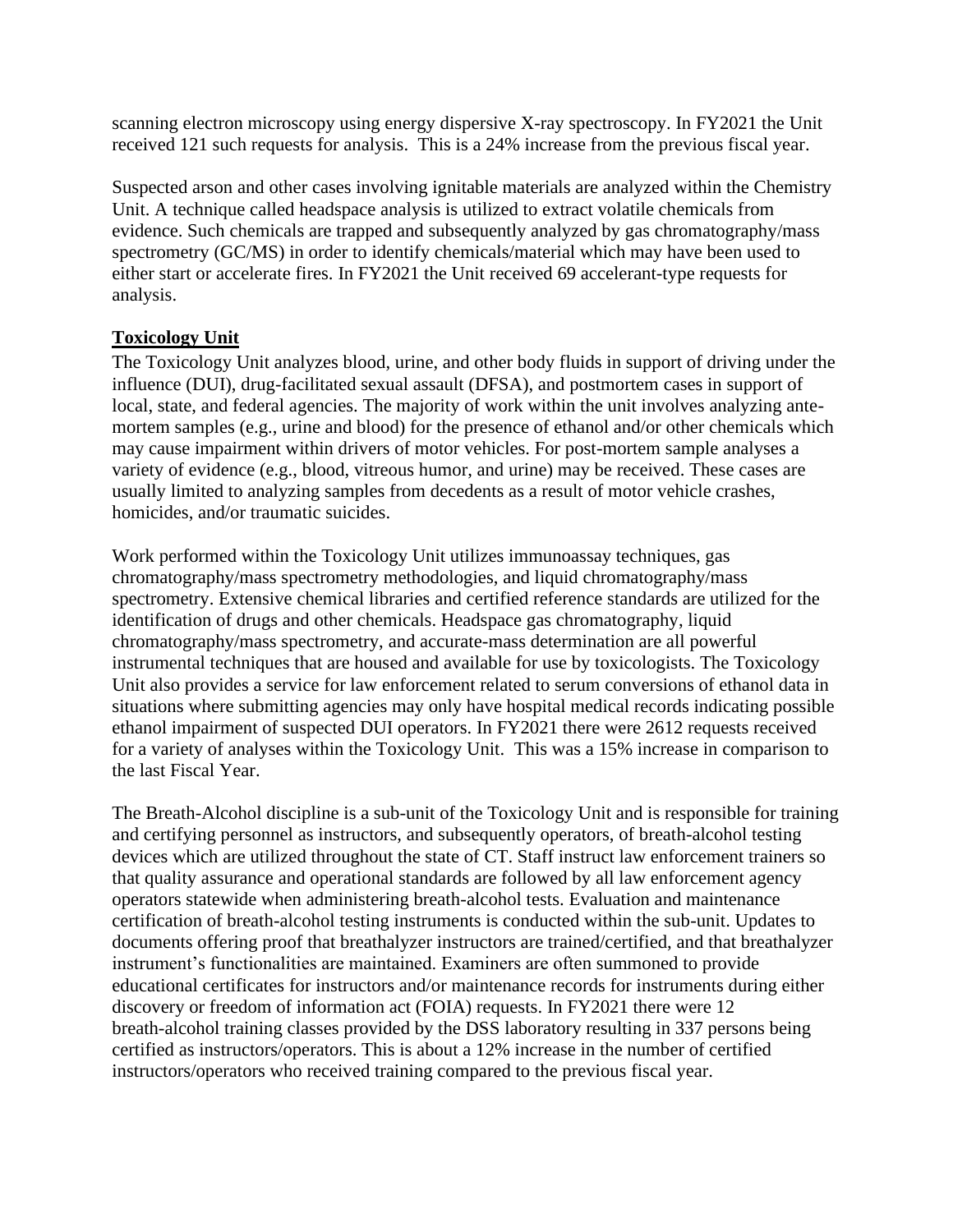### **Controlled Substances Unit**

Examiners within the Controlled Substances Unit receive, accession, and identify drugs of abuse. They mainly focus on substances that are controlled within the Controlled Substances Act. Bulk drugs, drug residue, and drug paraphernalia are readily received as evidence submitted for analysis. While the more commonly analyzed substances tend to be marijuana, cocaine, MDMA, fentanyl and heroin, newer drugs such as synthetic cannabinoids, bath salts, and fentanyl analogues have been increasing in frequency. Pills and tablets, both manufactured and counterfeit also comprise the evidence received within that unit. Recent trends include the continually expanding set of new synthetic analogue drugs commonly referred to as synthetic marijuana/cannabinoids and bath salts. Typical instrumentation used by analysts in this field includes Fourier-transform infrared spectrophotometry (FTIR) and gas chromatography/mass spectrometry (GC/MS).

Occasionally personnel respond with the CT Department of Energy and Environmental Protection (DEEP), as well as the U.S. Drug Enforcement Administration (DEA), to clandestine drug labs in the field. Analysts can provide both technical and safety support during the response, as well as answer questions that investigators might have regarding evidence collection and proper packaging. In FY2021 there were 273 requests for drug analyses received, approximately the same amount from the previous fiscal year. The DSS experienced an increase for fentanyl detected within cases. In FY2021 approximately 100 submissions were reported to contain fentanyl. This was about a 48% increase in comparison to fentanyl detected in submissions reported within FY2020.

### **Computer Crimes and Electronic Evidence Unit**

The Computer Crimes and Electronic Evidence Unit is divided into two separate sub-units: The Investigations Unit and the Forensic Analysis Unit. In this Unit, State troopers investigate cases related to child pornography and other computer related offenses. The Computer Crimes and Electronic Evidence Unit was one of the founding members of the Internet Crimes Against Children Task Force Program (ICAC). The ICAC program is a national network of 61 coordinated task forces representing over 2,000 federal, state, and local law enforcement and prosecutorial agencies. Since 1999, the Connecticut ICAC Task Force has continued to work with other federal, state and local law enforcement agencies in responding to cyber enticement, child exploitation and child pornography cases. Presently, the Connecticut ICAC Task Force consists of 52 affiliate local law enforcement agencies. As part of this Task Force, Connecticut is a recipient of ICAC funding from the United States Department of Justice.

The DSS was a recipient of the ICAC Forensic Capacity Hiring Program for Wounded Veterans Grant Program. The funding for this grant was used to hire a wounded veteran as a consultant to conduct computer forensic analysis and assist in the evaluation and dissemination of Cybertips that are received by the Task Force regarding possible child pornography cases.

The goal of the Forensic Analysis Unit is to examine seized computers and other electronic storage devices (ESD) such as cell phones, tablets, iPods, and gaming devices, for evidentiary value. A significant number of cases involve the exploitation of children in the areas of human trafficking and child pornography and narcotics related offenses. For FY2020, this unit received approximately 406 requests, a 3.5% increase from the previous fiscal year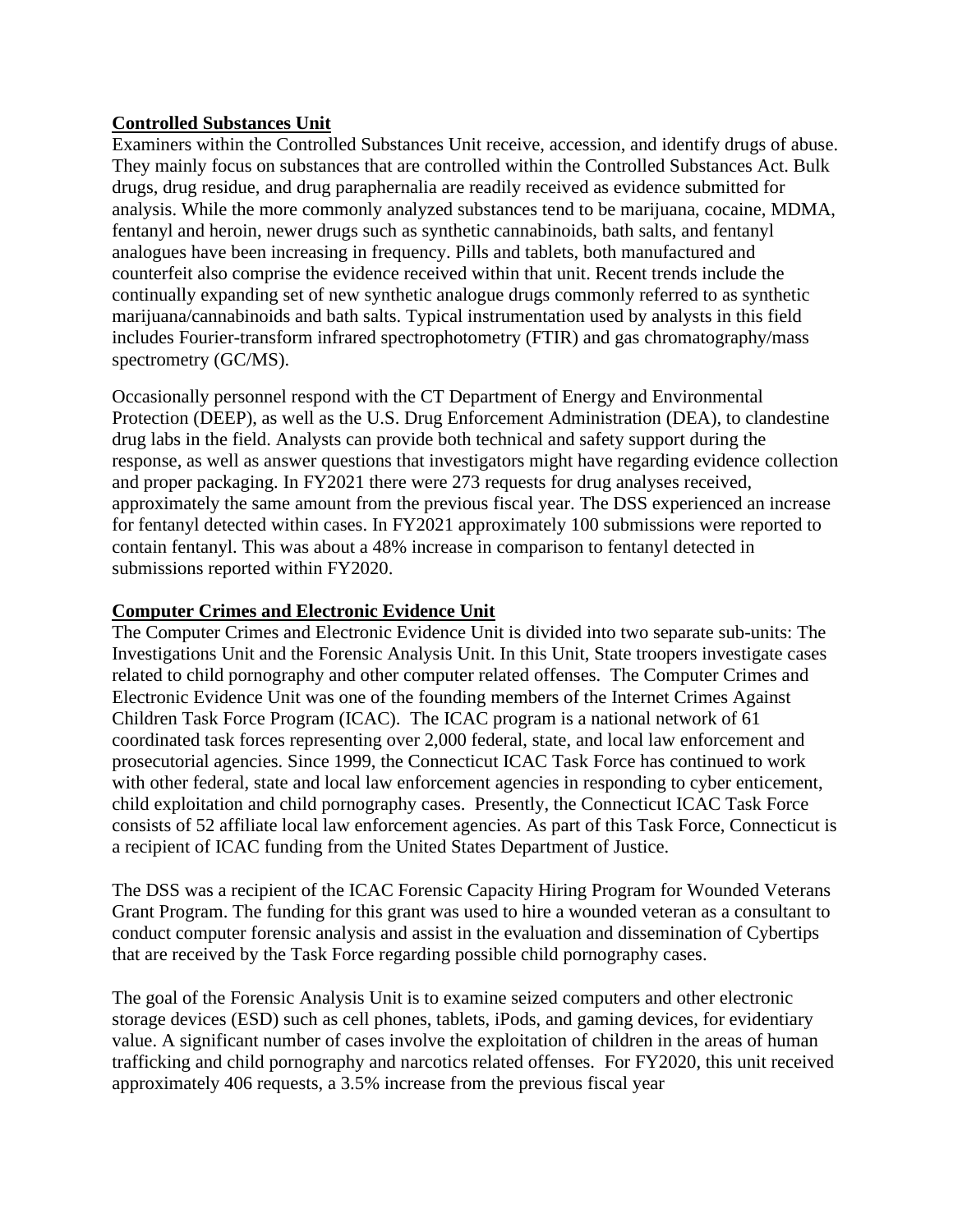In FY2021, the Computer Crimes Unit responded to 18 requests for the removal and acquisition of data from vehicle infotainment systems. The data extracted from these vehicles provided valuable GPS coordinate data and cellular device data to assist in timely investigative information.

In 2013, the Computer Crimes and Electronic Evidence Unit, the Chemistry Unit, and members of the CSP Canine Training Unit, collaborated to train dogs with the ability to detect electronic storage devices (or ESD-K9). Currently, the State of Connecticut has two such canines in use and they have successfully aided investigators in the recovery of hidden electronic storage media. This project has gained national attention and has resulted into a full-fledged training program.

In FY2021, K-9 Selma was deployed on 21 searches to assist Federal, State, and local agencies. During these searches, Selma alerted to 53 electronic storage devices in which 45 were concealed or previously not detected by human search.

K-9 Dora completed her training on 3/15/2019 and was deployed on 6 searches in FY21 to assist Federal, State, and local agencies. Sadly, K-9 Dora passed away in May 2021 after an illness.

#### **Multimedia and Image Enhancement Unit**

The Multimedia and Image Enhancement Unit was created in 2007 and achieved accreditation in the fall of 2011. This Unit accepts analog and digital video, audio and photographic evidence, providing duplications and enhancements as requested. The majority of the cases submitted to this Unit are for driving under the influence related charges. Other casework can arise from a variety of investigations including homicides, sexual assaults or child pornography. The Multimedia and Image Enhancement Unit received 45 requests in FY2021, a 48% decrease from the previous fiscal year.

The Multimedia and Image Enhancement Unit also assists law enforcement agencies with video retrievals from the crime scene or related locations or use of video evidence in police involved shooting reconstructions. In FY2021, this Unit responded to 4 calls for assistance in retrieving video at scenes or assisting in reconstructions, a 76% decrease from the previous fiscal year. A contributing factor to this decrease was due to DSS limiting assistance at video retrievals due to the COVID-19 pandemic.

#### **Latent Print Unit**

The Latent Print Unit analyzes and compares latent prints to known prints of individuals in an effort to make identifications or exclusions. Latent prints are impressions produced by the ridged skin, known as friction ridges, on human fingers, palms, and soles of the feet. This Unit examines a variety of physical evidence utilizing the latest physical and chemical print development techniques. This Unit examines submitted photographs and lifts employing enhancement filters to bring out the best possible detail from latent evidence. Comparisons are conducted between the latent print and known impressions using the ACE-V (analysis, comparison, evaluation and verification) methodology. The DSS searches the Automated Fingerprint Identification System (AFIS) and currently uses the FBI's Next Generation Identification (NGI) system, which replaced the Integrated Automated Fingerprint Identification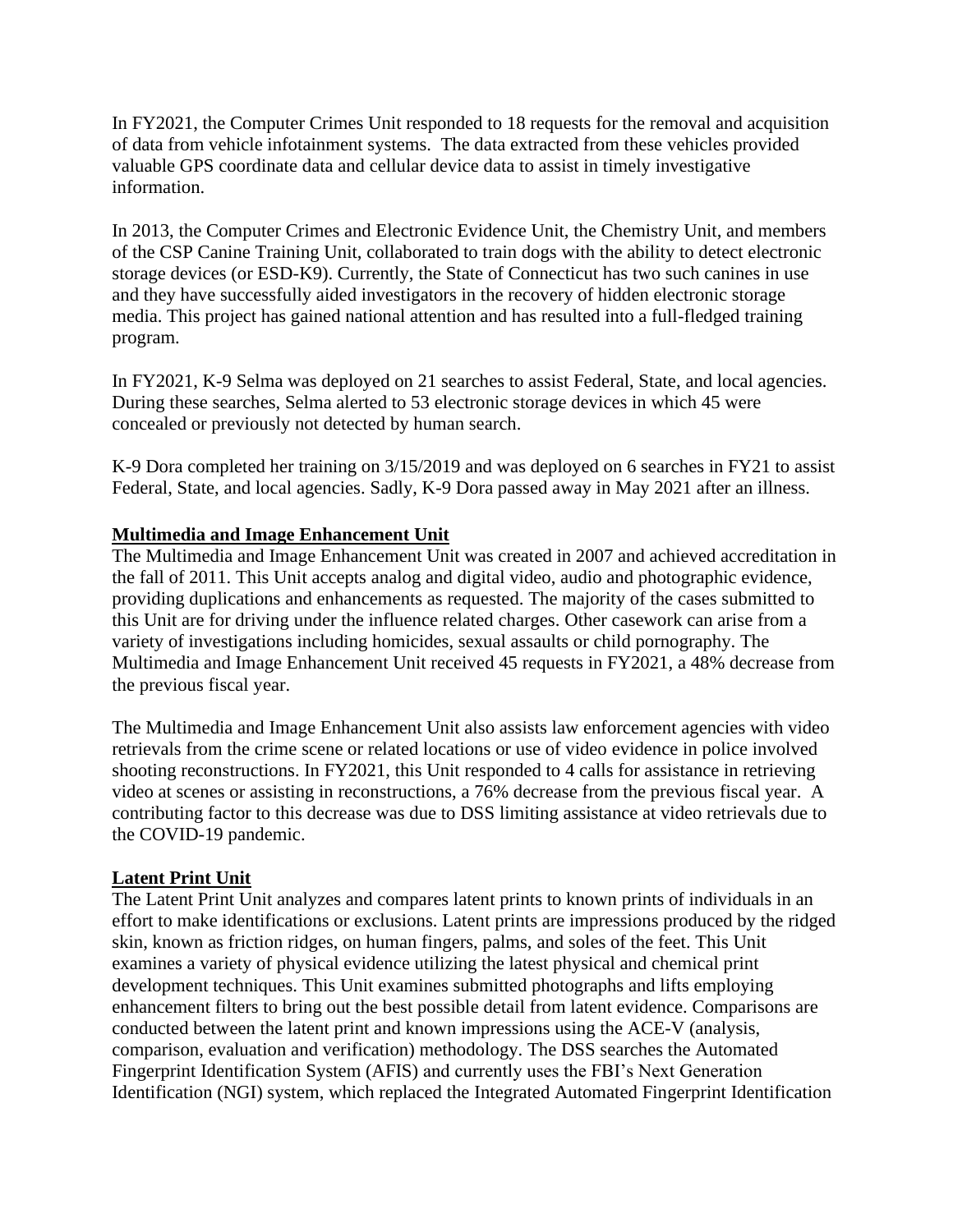System (IAFIS). The DSS Latent Print Unit also approves the personnel utilizing local AFIS systems in police departments.

The Latent Print Unit is able to use the latent print system to search latent prints left at crime scenes or developed from submitted evidence against a centralized national fingerprint repository. Both the AFIS and NGI systems return a list of potential candidates with corresponding fingerprint images and other related information for comparison purposes. The Latent Print Unit also uploads all unidentified latent prints into an Unsolved Latent File located in the NGI System. In FY2021, there were 920 latent prints entered/searched in the AFIS and NGI systems. As a result of these searches, the Unit received 253 hits (28% latent to database hit rate) to known fingerprint cards from arrested persons.

In FY2021, the Latent Print Unit received 673 requests for analysis, a 9% increase from the previous fiscal year.

# **Questioned Document and Imprints Units**

The Questioned Document Unit routinely examines evidence to determine the authenticity of a document or writing. Comparison of rubber stamp impressions to signature/handwriting comparison can also be provided. The Questioned Document Unit also examines scratch-off lottery tickets prior to release into the Lottery System. Specifically, the Unit exams the test lots of the lottery games for quality of its "scratch coating" to make sure that tampering or detection of numbers is not possible until the ticket is purchased. In FY2021, the Questioned Documents Unit examined 56 lottery requests to include games and books of tickets which was the same from the previous fiscal year.

The Imprints Unit examines footwear and tire-tracks for characteristics that are unique or individualizing in nature. These characteristics may be used to make comparisons to known exemplars submitted for analysis. Known exemplars are tread or tire track patterns taken from known objects.

There are two examiners assigned to the Questioned Documents and Imprints Units. These two Units received 35 requests in FY2021, a 10% decrease from the previous fiscal year.

#### **Firearms Unit**

This Unit receives evidence consisting of various types and calibers of firearms, firearm components, ammunition, and ammunition components. The ammunition-type evidence is examined for microscopic markings to identify the possible make and model of the firearm that the ammunition evidence may have been used in. In addition, images taken of the cartridge casings submitted to DSS are entered into the National Integrated Ballistic Identification Network system (NIBIN), a database containing high resolution images of cartridge case evidence. These digital images can be compared to other images submitted by other Laboratories or police departments to determine if the same firearm was used, resulting in a database hit. The NIBIN database routinely searches thirteen NIBIN sites in the New England region and searches can also be conducted against specific sites nationwide. In May of 2020, the NIBIN correlation sites were expanded to search against entries on the entire East Coast of the United States. In FY2021, the DSS entered 2,894 images/acquisitions into this system, 16 of which were from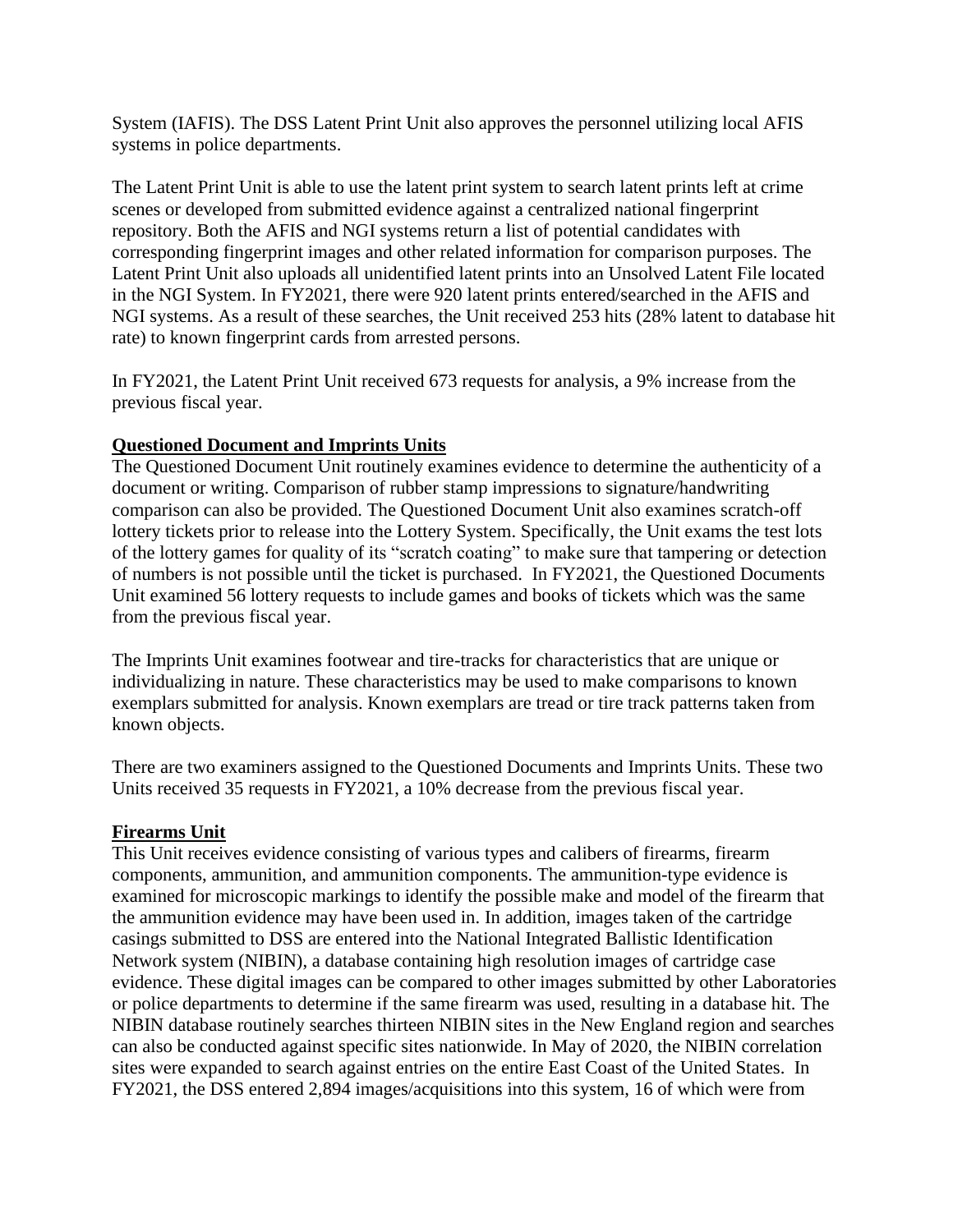destruction guns. The DSS received 1,243 hits to the entries made in which 2 of these hits were to destruction guns.

This Unit conducts serial number restoration of obliterated serial number on weapons or other evidence as necessary. The analysts use various chemical methods to attempt to restore the serial numbers. The restoration of serial numbers on firearms is necessary for law enforcement agencies to trace the history of a firearm.

In FY2021, the Firearms Unit received 3,103 requests for analysis, a 70% increase from the previous fiscal year.

#### **Successes and Challenges**

The Evidence Submission Guidelines that had previously reduced/restricted the number of cases and service requests submitted to the Division of Scientific Services were lifted in February of 2015. As a result, the DSS experienced an immediate increase in the number of requests submitted for analysis. A steady increase in the submission rate has continued for each subsequent year. For FY2021, there was a 22% increase in the number of requests submitted compared to FY2020. The DSS has cross trained analysts in other disciplines to assist in reducing unit specific backlogs and to remove redundancies in evidence documentation and collection where possible.

The majority of forensic cases submitted to the Division of Scientific Services consist of evidence for Forensic Biology/DNA, Toxicology/Controlled Substances, Latent Prints, and Firearms examination. These cases are derived from sexual assaults, property crimes, homicides, weapons possessions/shots fired and DUI related incidents.

Re-engineering of the evidence submission area to decrease physical contact due to COVID-19 also reduced time for law enforcement on-site, resulting in a faster return to the field.

The Laboratory acquire and begin validation on (2) DNA RapidHIT ID Instruments to promote real-time analysis of crime scene samples for police agencies. An investigative lead can be given within 2 hours. The program will launch in early FY2022.

The Laboratory acquired a grant-funded SpaceSaver™ Storage System for long-term sexual assault evidence and case files.

DSS provided training (virtual) for the Sexual Assault Forensic Examiners through the Office of Victim Services. This included presentations, demonstrations and pre-recorded laboratory tours.

Two additional BrassTrax Acquisition Units purchased to be used in part by local police departments.

The Division provided video training in areas of FB/DNA, Evidence Receiving, FA, LP, MMIE, Computer Crimes and Case Management for Detective Methodology Training Program sponsored through CCSU.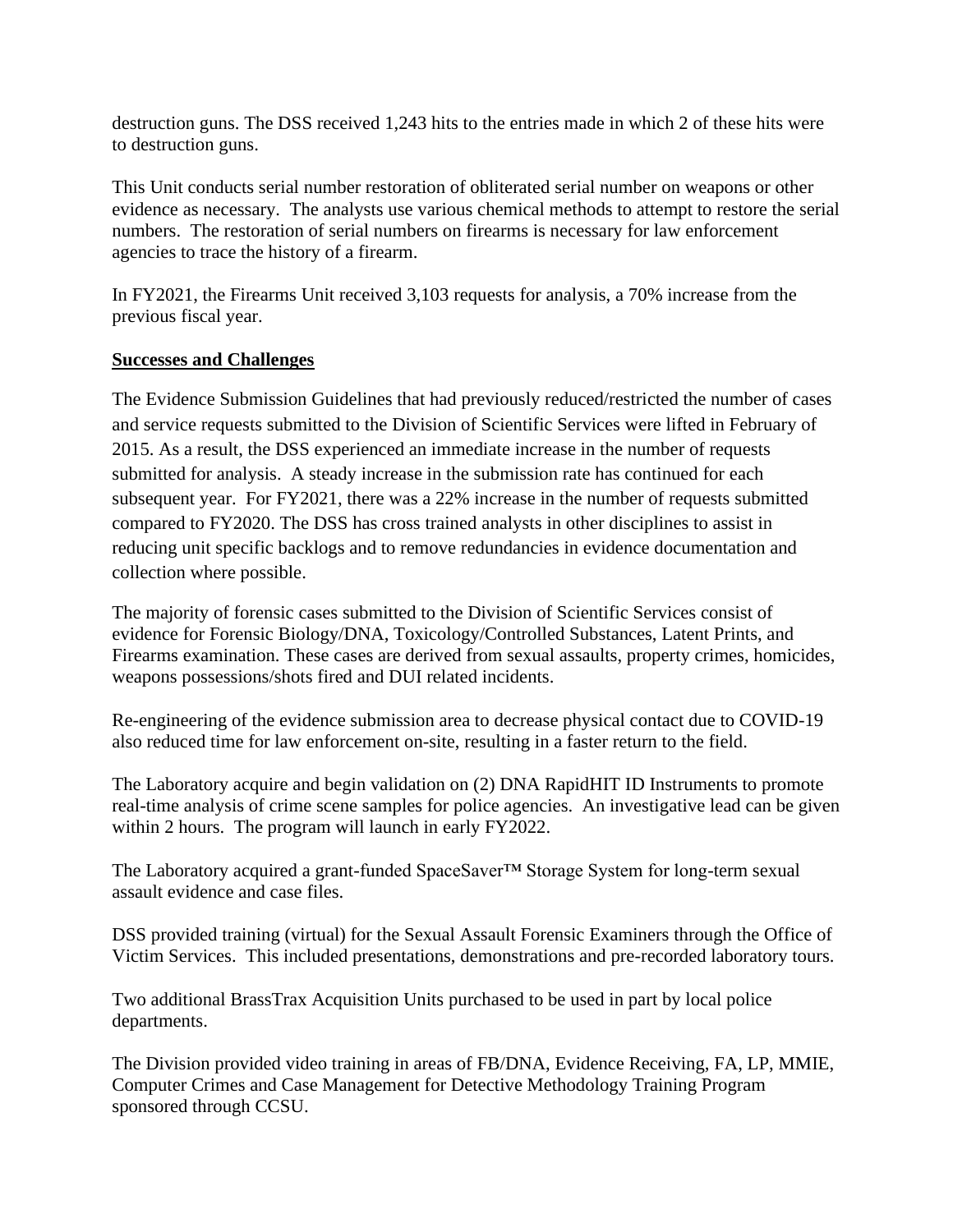Units routinely assess their workflows to include the evaluation of emerging technology to improve efficiencies while still maintaining the highest level of quality. In FY2020, the DNA Unit replaced outdated equipment and acquired instrumentation specifically aimed at reducing bottlenecks during the testing process. Examiners within the Forensic Biology and DNA Units began cross-training in additional analyses providing future flexibility of staff assignments. In addition, federal funding was used to support forensic genetic genealogy investigations which led to arrests in Connecticut serial sexual assault cases.

Within the fiscal year federally funded toxicological analytical instrumentation was acquired and used for the detection of a wide variety of potentially impairing drugs within the systems of drivers. An expanded headspace-gas chromatography/mass spectrometry instrument was acquired which has twice the detection capability (dual detectors) for identifying ethanol and other potentially impairing volatile drugs. The ultrasensitive Q-Exactive liquid chromatograph/mass spectrometer (LC/MS) allowed toxicologists to detect drugs at a sensitivity that greatly improved detection. The instrument was designed to perform both screening and confirmation of drugs simultaneously through the use of accurate mass technology. These instruments both improve and streamline toxicological analyses.

The Laboratory was successfully reaccredited in September 2020 by ANSI National Accreditation Board (ANAB) and the FBI Quality Assurance Standards (QAS). In May 2021 a surveillance assessment found no deficiencies within the Management System; resulting in ANAB continuing the accreditation.

# **DIVISION OF STATE POLICE**

The Division of State Police is charged with the protection of the state's residents and the promotion of public safety through the appropriate enforcement of the state's criminal, motor vehicle, narcotics, and liquor laws. The Connecticut State Police (CSP) has an authorized sworn strength of 1,201 troopers, but currently consists of 880 sworn troopers. Established in 1903, the CSP is proud to be the first state police agency in the nation. The CSP received initial accreditation status through the Commission on Accreditation for Law Enforcement Agencies (CALEA) in 1988 and received reaccreditation most recently in March 2020. This accreditation demonstrates the agency's ongoing compliance with the most stringent of administrative and operational standards, which are recognized and accepted both nationally and internationally. The CSP remains one of the larger CALEA accredited agencies. The CSP is also accredited in Connecticut by the Police Officer Standards and Training Council (POSTC).

The Division of State Police is divided into three offices. The largest office is the Office of Field Operations, which provides direct law enforcement services to the residents of the state. The Office of Administrative Services provides logistical support to the department while maintaining several registries and licensing bureaus, and the Office of Professional Standards and Support Services investigates complaints against department personnel, inspects the personnel and the facilities of the division, ensures ongoing agency accreditation with national and state accreditation standards, conducts recruitment, selection and training of State Police personnel, and provides investigative support services. Under CGS Section 29-1b(a), the Colonel of the State Police serves as a Deputy Commissioner.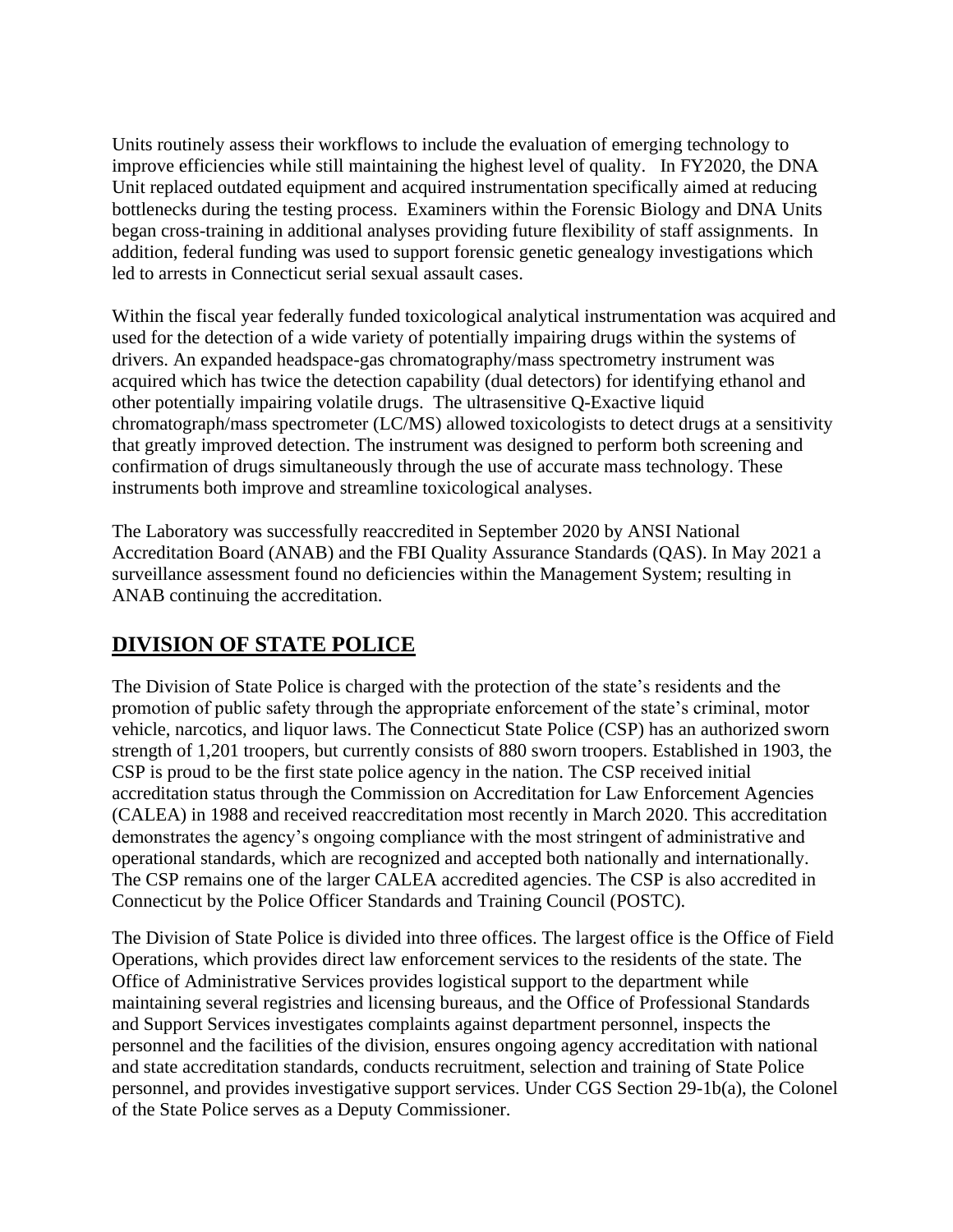# **Office of Field Operations**

The Office of Field Operations is responsible for the delivery of police services statewide through three geographical districts (Western, Central and Eastern), which includes a total of 11 Troops and three Major Crime Units. Troopers from State Police Troops provide primary law enforcement services for 78 of the 169 towns in Connecticut and most state property, and patrol approximately 7,000 miles of state highway. The Office also includes the Bureau of Special Investigation, the Traffic Services Unit, the Emergency Services Unit, the Counterterrorism & Cyber Crime Unit, the Governor's Security Unit, Bradley International Airport, Rentschler Field Stadium Operations, and the Communications Center.

# **Major Crime Units**

Each District has a Major Crime Unit that includes a Criminal Investigation (CI) Unit at each Troop and a Major Crime Van that serves the entire district. Their primary role is to investigate serious crimes, including homicides, serious assaults, bank robberies, kidnappings, sexual assaults, suspicious deaths, suspected arsons, and other felony investigations that would be likely to require extensive or complicated investigative efforts beyond the capabilities of the Troops or municipal police investigators. The State's Attorney Offices frequently call upon the Major Crime Units to investigate police-related uses of force. The Missing Persons Team is comprised of veteran Major Crime Unit Detectives. CSP formed the team to investigate complex and/or cold missing persons' cases. The team works with federal and local partners including the State's Attorney Offices and the Office of the Chief Medical Examiner, focusing on both State Police and local police jurisdictions' missing persons' cases, and achieving significant investigative success.

# **Bureau of Special Investigation (BSI)**

The Bureau of Special Investigation consists of seven specialized units. They are the Statewide Narcotics Task Force (SNTF), the Statewide Organized Crime Investigative Task Force (SOCITF), the Statewide Urban Violence Cooperative Crime Control Task Force (SUVCCCTF), the Connecticut Regional Auto Theft Task Force (CRATTF), the Statewide Firearms Trafficking Task Force (SFTTF), the Central Criminal Intelligence Unit (CCIU), and the Extradition Unit (EU). These units conduct both long and short-term criminal investigations concerning the detection and suppression of various criminal enterprises. While primarily staffed with State Police personnel, some of the Bureau's units and task forces are augmented with personnel from municipal police departments, federal agencies, and the Connecticut National Guard. Many investigations are enhanced by established partnerships with the Federal Bureau of Investigation (FBI), Drug Enforcement Administration (DEA), Bureau of Alcohol, Tobacco, Firearms and Explosives (BATFE), U.S. Coast Guard, and Immigration and Customs Enforcement (ICE), as well as other local, state and federal agencies.

# **Statewide Narcotics Task Force (SNTF)**

SNTF is comprised of Connecticut State Troopers, municipal law enforcement officers from police departments across the state, federal law enforcement officers from the FBI, DEA, and Homeland Security Investigations (HSI), and is also supported with personnel from the Connecticut National Guard. SNTF has an administrative office in Meriden and has four field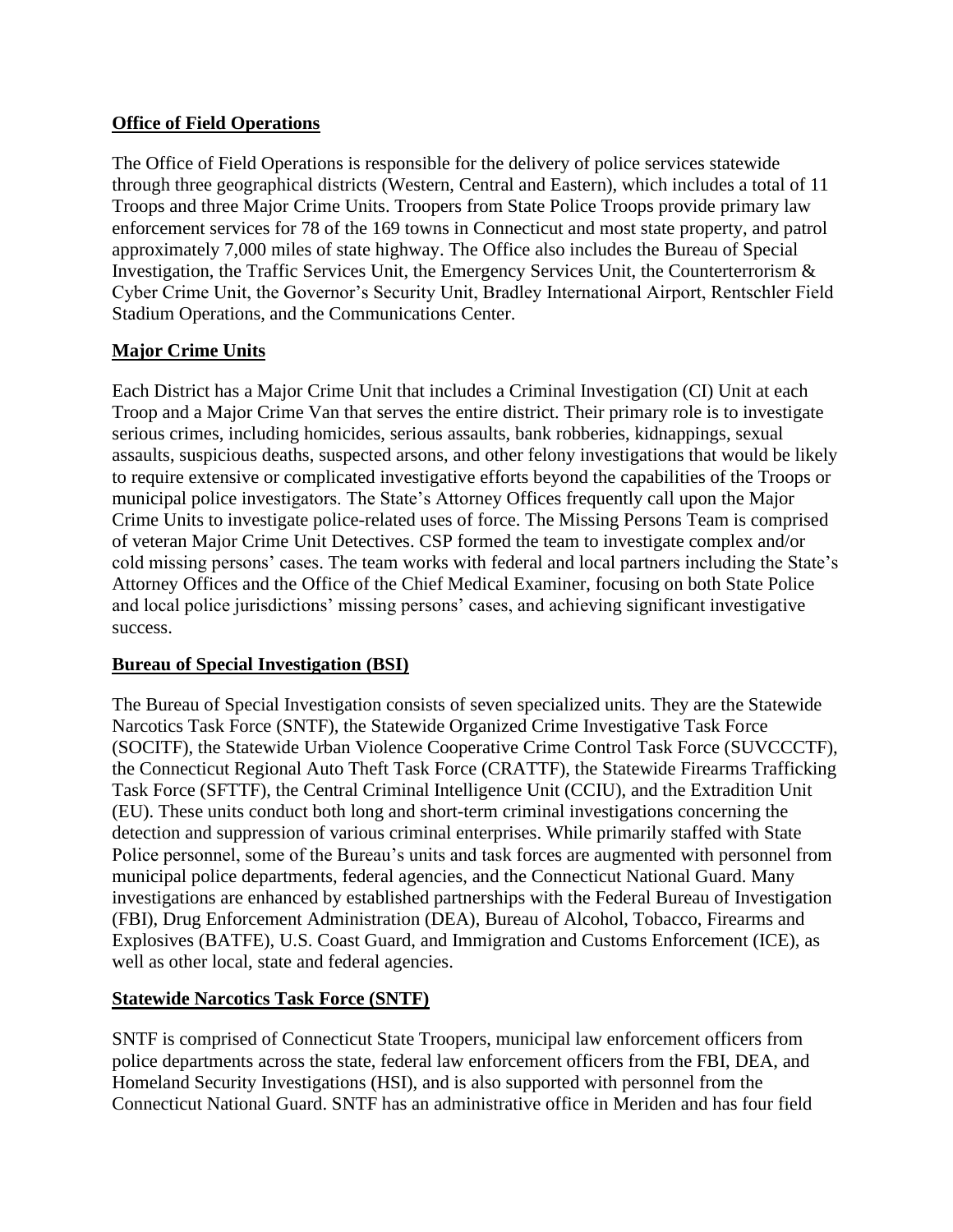offices spread across Connecticut. This is down from five field offices the year before due to staffing issues. SNTF investigators conduct a wide variety of investigations concerning the illegal sales, trafficking, distribution, cultivation, diversion, and manufacturing of narcotics in Connecticut.

In addition to enforcement initiatives, SNTF, through a COPS – Anti-Heroin Task Force Grant, developed and implemented a pilot community outreach program related to the heroin / opiate epidemic. This new community-oriented police outreach program, named CRISIS (**C**onnection to **R**ecovery through **I**ntervention, **S**upport & **I**nitiating **S**ervices), is currently focused within the Troop E area of operations in southeastern Connecticut, as a result of the high number of NARCAN deployments due to the opioid epidemic.

The CRISIS Initiative established a partnership between the Connecticut State Police, the Department of Mental Health and Addiction Services (DMHAS) – Southeastern Mental Health Authority, Griswold PRIDE, Connecticut Community for Addiction Recovery (CCAR), Connecticut Alliance to Benefit Law Enforcement (CABLE), as well as other non-profit organizations and community members. This collaboration provides healthier outcomes for people and families struggling with addiction and mental health issues, enhances the community's relationship and trust with law enforcement and provides a fast track into recovery services.

# **Statewide Organized Crime Investigative Task Force (SOCITF)**

SOCITF has the responsibility of conducting investigations into complex criminal organizations that conduct illegal activities in Connecticut. The nature of these investigations is characteristically intricate and often involves cooperation with various law enforcement agencies such as the FBI, DEA, HSI, and other Connecticut municipal law enforcement agencies.

# **Statewide Urban Violence Cooperative Crime Control Task Force (SUVCCCTF)**

SUVCCCTF is comprised of Connecticut State Troopers, federal and municipal law enforcement officers whose primary mission is targeting urban violence by conducting and coordinating investigations in connection with crimes of violence and other criminality that negatively impact quality of life issues both in and around Connecticut's urban communities.

# **Connecticut Regional Auto Theft Task Force (CRATTF)**

CRATTF is charged with the responsibility of investigating crimes involving the theft of automobiles and other vehicles. Personnel from this task force have specialized skills in the detection and identification of stolen vehicles. They conduct a myriad of investigations including vehicle theft, chop shop operations, and insurance fraud. CRATTF is staffed with Connecticut State Troopers, municipal law enforcement officers, and members of the Connecticut Department of Motor Vehicles (DMV) with assistance from the National Insurance Crime Bureau (NICB).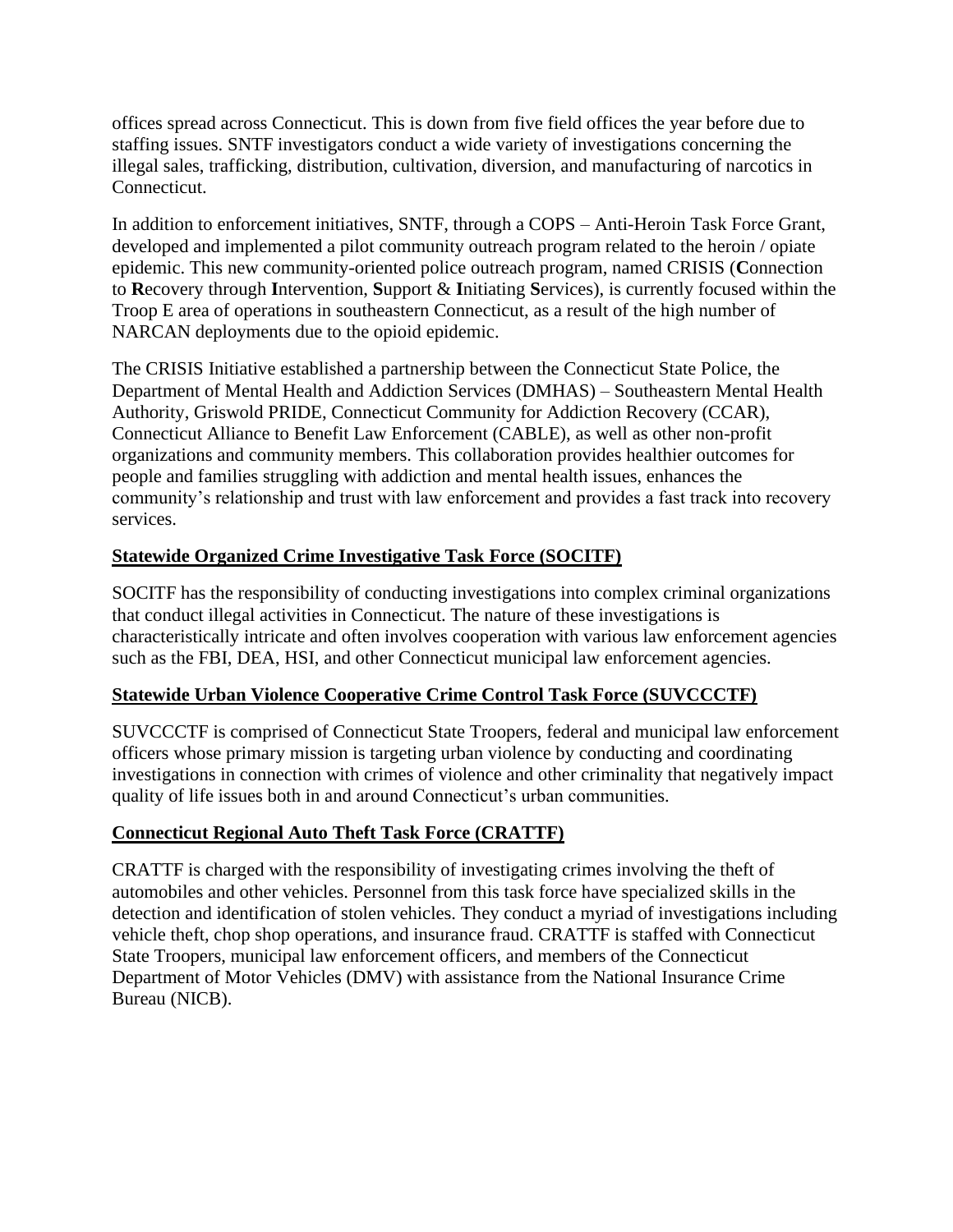# **Statewide Firearms Trafficking Task Force (SFTTF)**

SFTTF investigators are responsible for the investigation of illegal sales, trafficking, and transfer of firearms in Connecticut. This task force is currently comprised of Connecticut State Troopers who work closely with federal investigators from the Bureau of Alcohol, Tobacco, Firearms and Explosives (BATFE).

# **Central Criminal Intelligence Unit (CCIU)**

CCIU provides investigative support to Connecticut State Police personnel, including access to on-line investigative support software and services upon request. For example, CCIU assists with employment background queries for state appointments and positions and can access certain information from the State of Connecticut Departments of Labor and Revenue Service and the Financial Crimes Enforcement Network (FINCen).

# **Extradition Unit (EU)**

This unit facilitates the coordination of documents between the judicial system, the Governor's Office, and the Secretary of State's Office for the extraditions and renditions of prisoners for both state and local law enforcement agencies and facilitates the transfer of prisoners to out of state law enforcement entities. The unit also coordinates efforts to locate fugitives wanted in other states that may be residing in Connecticut for any state or local law enforcement agency.

# **Traffic Services Unit (TSU)**

TSU is responsible for the administration of specialized traffic enforcement activities statewide. The Commanding Officer of TSU serves as the State Traffic Coordinator. The sworn personnel assigned to the Traffic Services Unit conduct both traffic enforcement duties and commercial enforcement across the State of Connecticut.

TSU Troopers make up the Commercial Vehicle Teams (CVTs) and they conduct weight and safety inspections of commercial vehicles at all fixed weigh stations. CVT Troopers also conduct Safety Inspections and utilize portable scales to weigh commercial vehicles at locations across the state. CVT personnel are certified to conduct federal motor carrier safety inspections of commercial vehicles and are individually equipped to inspect and weigh these vehicles in any location.

TSU frequently provides enforcement and/or commercial vehicle assistance to all State Police Troops and to municipal police agencies. During these operations, TSU troopers will address enforcement in areas experiencing a high incidence of violations and accidents. In addition, the TSU works jointly with Inspectors from the Department of Motor Vehicles' Commercial Vehicle Safety Division in programs to strictly enforce laws related to commercial vehicles. This enforcement effort centers around commercial vehicles that are committing moving violations or operating with safety deficiencies.

There are several other components contained within the Traffic Services Unit that provide specialized services to State Police Troops and municipal police departments. For example, the Collision Analysis and Reconstruction Squad (CARS) provide collision analysis and reconstruction services to State Police commands and municipal police agencies. The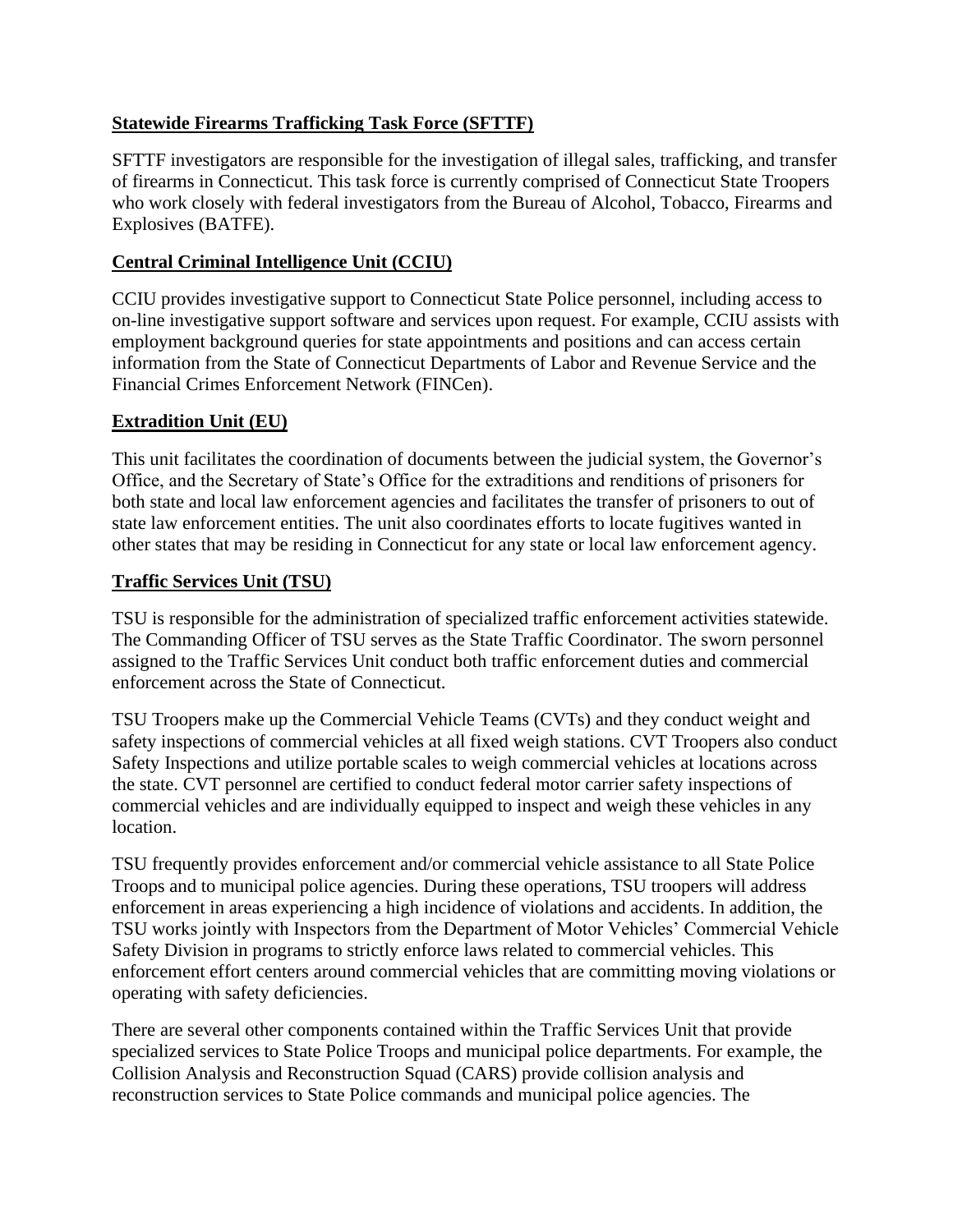Motorcycle Unit provides motorcycle officer training for State Police Troopers and municipal police officers, and conducts special enforcement, operational, and ceremonial escorts for special events.

The TSU operates the Breath Alcohol Testing Vehicle, which is deployed for state and local police DUI field sobriety checkpoints to increase their operational efficiency by providing an onsite location to process prisoners. The Seatbelt Convincer and Rollover Demonstrator devices are used frequently to educate the public in the importance of utilizing seat belts and are available for public relations and safety programs.

# **Emergency Services Unit (ESU)**

ESU is comprised of the Bomb Squad, Dive Team, Marine Unit, Tactical Team (SWAT), Crisis Negotiators, Aviation Section, Hazardous Materials Technicians, the Mass Transit Security Unit, and the K-9 Unit. ESU is located at the Fleet Administration building in Colchester and provides specialized assistance to all State Police Troops/Units as well as local, federal, and other state agencies.

#### **Bomb Squad**

The Bomb Squad responds to incidents involving explosives, K-9 searches for explosives, fireworks seizures, storage of explosive evidence (not including IEDs) as evidence, technical assistance for post blast investigations, and the destruction of old ammunition, flares and chemical munitions. State Police Bomb Technicians also assist the Federal Bureau of Investigation as members of the Weapons of Mass Destruction Joint Terrorism Task Force.

# **Dive Team / Marine Unit**

The Dive Team and Marine Units respond to emergencies in marine environments, including lost boaters, search and rescue, underwater evidence recovery, and hull and pier sweeps.

#### **Tactical Team**

The Tactical Team (SWAT) responds to high-risk incidents including barricaded subjects, hostage situations, searches for armed and dangerous subjects, high-risk warrant services, special transportation protection (i.e., high-risk prisoners, narcotics, and firearms), dignitary protection, and civil disturbance situations.

#### **Crisis Negotiations**

Crisis Negotiators are deployed during tactical situations relative to negotiating with barricaded subjects, hostage takers, and or suicidal individuals threatening the use of physical force against themselves or others.

#### **Aviation Section**

The Aviation Section maintains three Cessna 182 fixed wing aircraft, one Bell 407 Helicopter and one OH58 Helicopter. The section renders assistance to federal, state, and local agencies for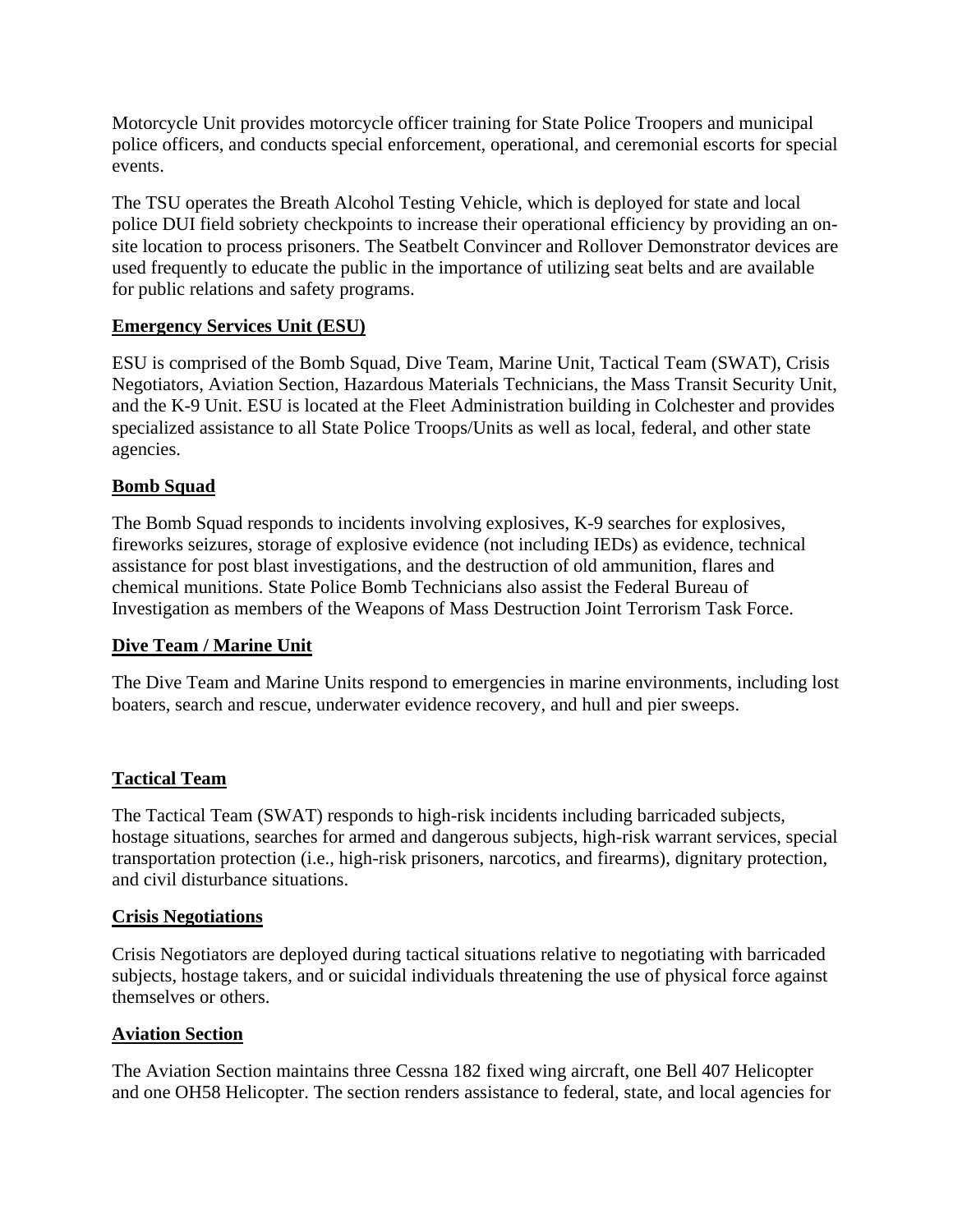searches, aerial speed enforcement, photographic missions, surveillance, evidence transportation and prisoner transportation, marijuana field location and eradication, tactical operations, and forest fire suppression.

# **Hazardous Materials**

Hazardous Materials technicians assist for any incident involving the use or threatened use of a Weapon of Mass Destruction including chemical, biological, radiological, nuclear, and high yield explosive incidents.

# **Mass Transit Security Unit**

The Mass Transit Security Unit provides radiological detection capabilities as well as explosive detection K-9s at mass transit venues throughout the state. They play an integral role with the Transportation Security Administration's VIPR (Visible Intermodal Prevention and Response) mission, and work closely with other federal, state and local partners including CTRail (DOT), AMTRAK and MTA Police along Connecticut's rail lines and ferry terminals.

# **Canine Unit**

Assistance from the K-9 Unit is available for tracking, building searches, criminal apprehensions, search and rescue, body recovery, and searches for explosives, narcotics and evidence of accelerants in suspected arson situations. Training is also available for authorized municipal departments. The unit provides training for a majority of the municipal K-9 officers throughout the state.

# **Office of Administrative Services**

The Office of Administrative Services is divided into two bureaus: The Bureau of Strategic Information Services and the Bureau of Business Development. These Bureaus provide training, planning, and support services to the division, and the agency in its entirety, through a number of specialty units including Reports and Records, Fingerprint Identification, Crimes Analysis, Field Technology, Research and Planning, Fleet Administration, Facilities Management, Bond Management and Capital Improvement, Criminal Justice Information Services, the Connecticut On-Line Law Enforcement Communications Teleprocessing system, Special Licensing and Firearms, Offender Registry, and the State Police Bureau of Identification.

# **Bureau of Strategic Information Services**

The Bureau of Strategic Information Services is tasked with enhancing the regulatory support, policies, and law enforcement technology of the agency, and is divided into the Regulatory Services and the Research, Development, and Planning Sections.

# **Regulatory Services – SLFU**

The Regulatory Services Section includes the Special Licensing and Firearms Unit (SLFU), which is comprised of two segments: the firearms section and licensing section. The Firearms Section of SLFU is responsible for the issuance and revocation of state pistol permits, advocacy at pistol permit revocations hearings, eligibility and ammunition certificates, the approval of all firearms transfers, firearm registration, central repository for tracking all protective and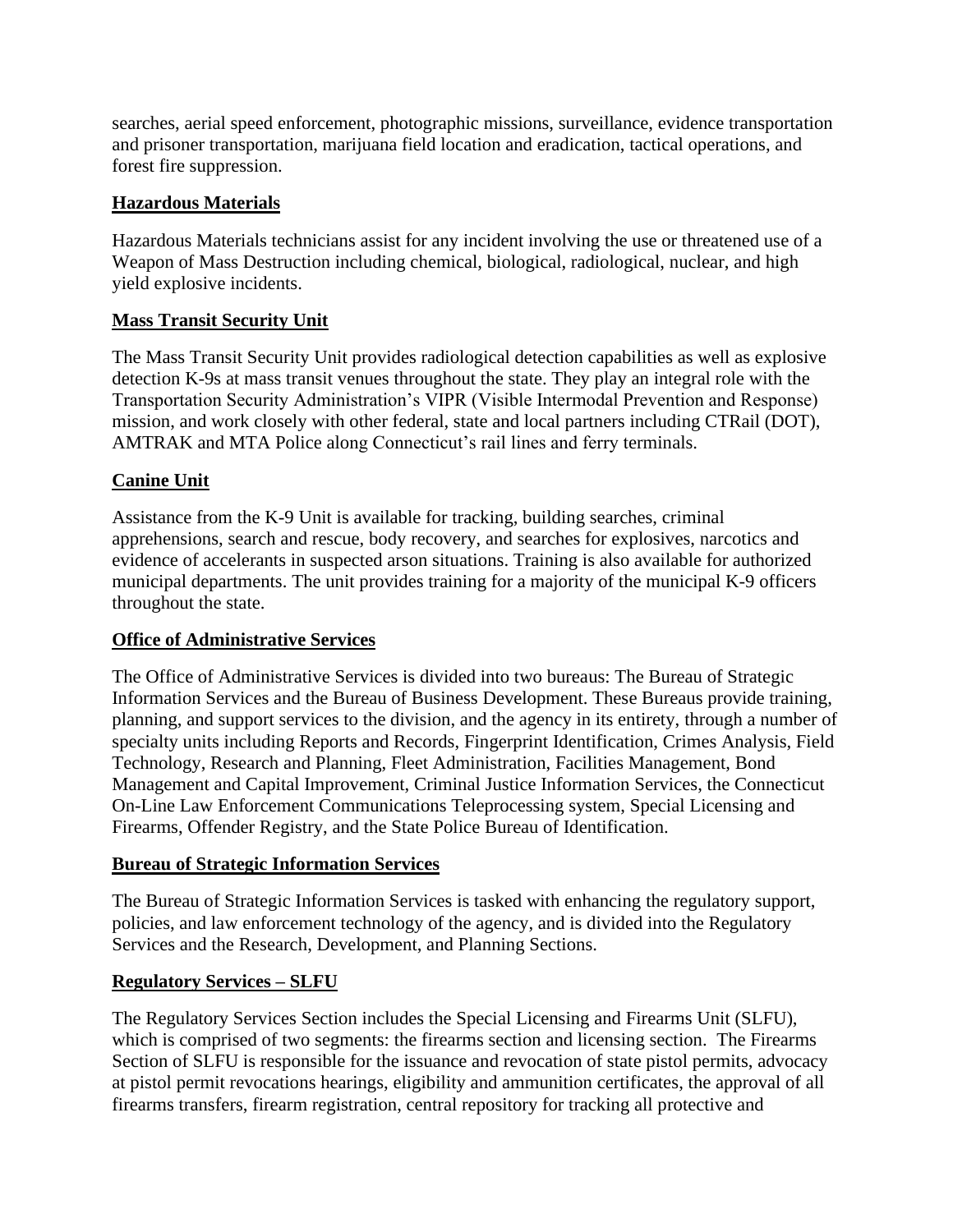restraining orders, subject matter experts for firearm laws and identification, expert witnesses to testify in court, instructors of firearm law and database access, central repository for the collection and destruction of court ordered firearms, instructors for Law Enforcement Officer Safety Act (LEOSA), and conduct Federal Firearms License (FFL/Gun Dealer) compliance inspections. The Licensing Section of SLFU is responsible for the issuance of permits, licenses, and registrations relating to security services and security guards, private detective agencies, private detectives and private investigators, pawn shops, secondhand and precious metal dealers, explosives and fireworks, professional bondsmen, bail enforcement agents, and the regulation and licensing pertaining to professional boxing and mixed martial arts. The licensing section oversees licenses and regulates and inspects all facets of these professional licensures.

# **Regulatory Services – SOR/DWOR**

The Regulatory Services Section also includes the Offender Registry Unit, which is comprised of the Sex Offender Registry (SOR) and the Deadly Weapon Offender Registry (DWOR). The SOR ensures the tracking of the current 5283 registered sex offenders in the state. Of those registered sex offenders 3492 have at least one open registry violation. There are a total of 8421 open violations. The Registry works with state and local agencies on investigations and regulatory violations as well as supervisory reviews of convicted sex offenders from foreign jurisdictions moving into Connecticut and supervisory reviews of current Connecticut registrations to establish the validity of the registration to mitigate risks in accordance with state statute and the Adam Walsh Child Protection Act. The SOR unit is responsible for applying and implementing Federal and State Grants, and the development of special projects in keeping with the requirements and objectives of the Federal Adam Walsh Act. The SOR assigns representatives to the DNA oversight committee (statutorily required of DESPP) and the Interstate Compact Committee. The DWOR unit registers and tracks any person convicted of a deadly weapon offense who is released into the community. The DWOR unit currently has 2236 offenders. Of the total number of registrants 1011 have at least one open violation. There are a total of 1450 open violations. The legislation identifies 48 qualifying statutes which require registration of the offender's names, identifying factors, criminal history records, residential addresses, and electronic email addresses, as well as the annual renewal of registrant information. The DWOR is responsible for providing representation to the Project Safe Neighborhoods initiative established by Connecticut State Parole.

# **Research, Development, and Planning**

The Research, Development, and Planning Section works to support field operations through updating and expanding policies and procedures, and automating how we collect, analyze, and disseminate data to better deploy resources and improve the safety and effectiveness of Troopers in the field. This is accomplished through continual enhancements to statewide law enforcement computer systems, research and development of department policies and procedures that reflect current research and nationally recognized best practices, as well as development of effective field technologies that aid field personnel to be safer and more effective.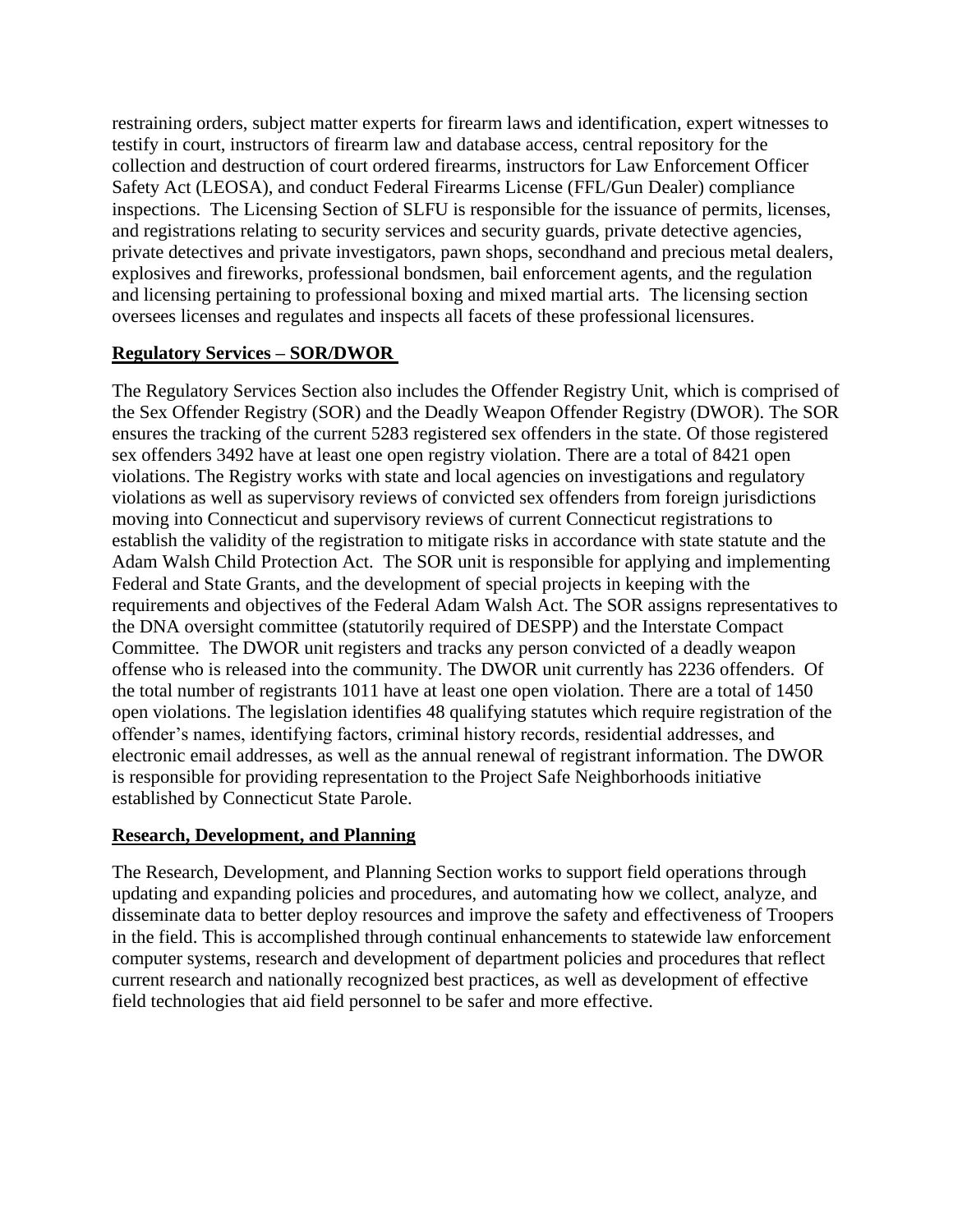### **Bureau of Business Development**

The Bureau of Business Development (BBD) oversees three critical functions of the Office of Administrative Services: Infrastructure Planning and Development, Fleet Administration, and Identification and Records. Each of these areas represents a critical function in supporting the

needs of the field as well as the statutory requirements placed upon the agency. A detailed description of the functions of each area follows:

# **Infrastructure Planning and Development**

The Infrastructure Planning and Management Unit manages multiple key physical infrastructure projects to maintain and improve more than 60 structures/facilities located on 27 sites throughout the DESPP. Current projects include safety and security augmentations, generator upgrades, personnel relocation and efficiencies, fuel farm enhancements and electrical, data and energy improvements. Future projects include: replacement of underground fuel tanks at several Troops throughout the state, repairs to the roof and atrium at headquarters, generator replacement of the generators at Troop A and Troop F, the development of a new firearms training facility, a planned replacement of the Forensic Science Laboratory, and renovation and rehabilitation to numerous existing structures for unit relocations.

# **Fleet Administration**

The Fleet Administration Unit is responsible for the procurement, outfitting, and maintenance of approximately 1684 total motorized assets within all six divisions of the DESPP. Fleet Administration oversees the long-term planning and development of the fleet within the agency ensuring that the needs of the field are meet in both the short- and long-term plans of the agency. Fleet Administration is also tasked with completing and making all arrangements for vehicles at the end of life to be prepared and sent to surplus which entails removing all our added equipment. As a cost savings measure to the State and our agency, Fleet Administration has implemented a program for utilizing used parts from vehicles that are slated for surplus to repair existing vehicles. Since 2015 Fleet Administration has exceeded \$1,594,255.10 in savings from suppling new and used parts to vendors mostly for auto body repairs.

# **Identification and Records**

The Identification and Records Unit consists of four areas that provide clerical support, data analysis, and criminal history services to the Connecticut State Police, the citizens of the state, as well as individuals and agencies nationwide. The State Police Bureau of Identification (SPBI) maintains and provides criminal histories of individuals in Connecticut within statutorily mandated requirements and limitations. The Fingerprint Identification Unit supports SPBI and the Division of Scientific Services by providing fingerprint identification services to allow for positive identification of individuals for both criminal and non-criminal purposes. Crimes Analysis is responsible for statutorily mandated crime reporting, ensuring accurate criminal activity statistics and trends throughout the State and reporting those figures to the FBI. Finally, the Reports and Records Unit is responsible for dissemination of all case reports generated by the Connecticut State Police, to include all Resident Trooper towns and other specialized units, to all governmental and individual requests while complying with all applicable general statues.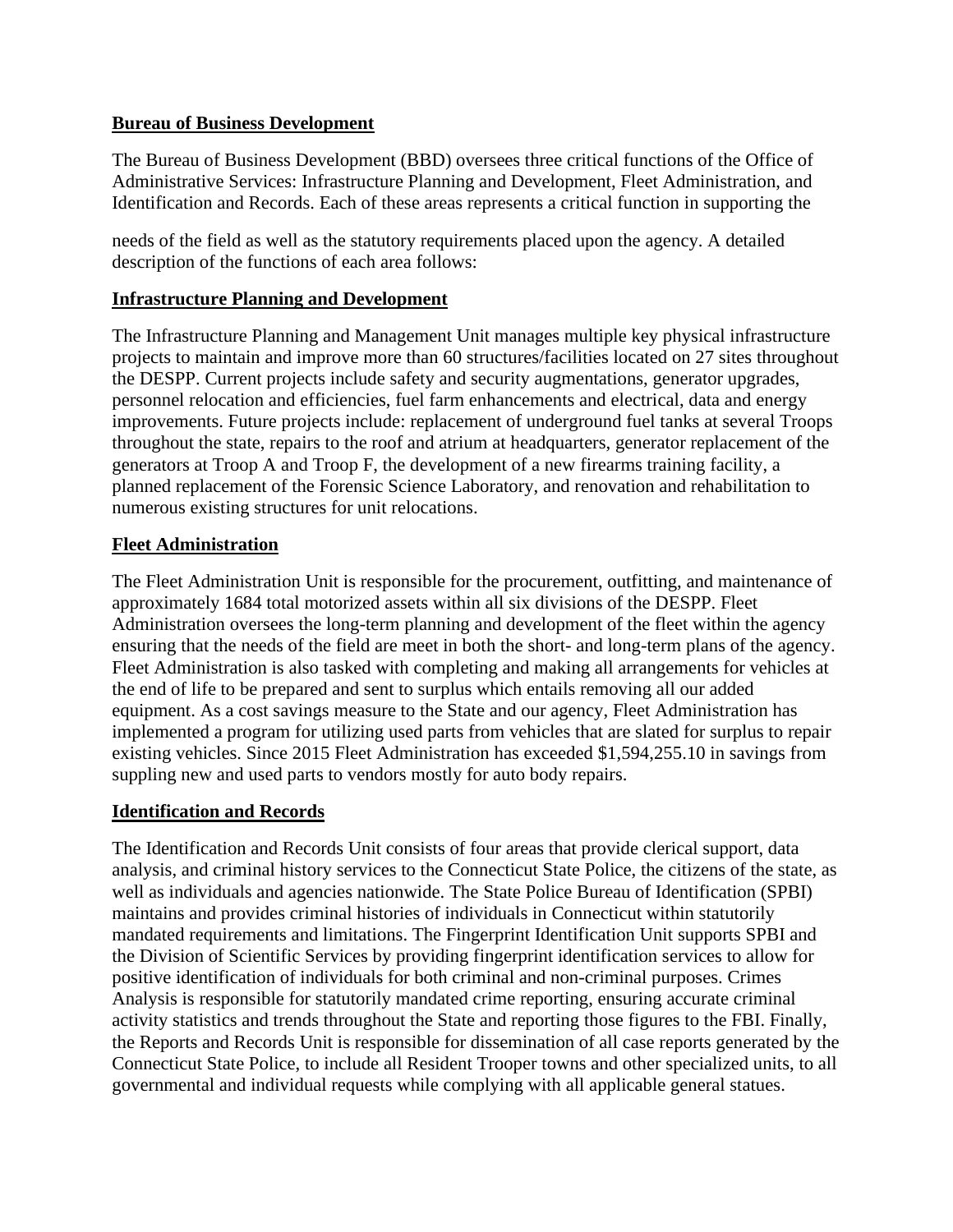# **Office of Professional Standards and Training**

The Office of Professional Standards and Training is composed of the Bureau of Professional Standards and Compliance, the Bureau of Selections, Training and Support Services, and the Labor Relations Unit.

#### **Bureau of Professional Standards and Compliance**

The Bureau of Professional Standards and Compliance consists of the Internal Affairs Unit, the Accreditation Unit, and the Inspections Unit.

#### **Internal Affairs Unit**

The Internal Affairs Unit conducts investigations of sworn and civilian employees of the Department of Emergency Services and Public Protection, constables under the supervision of Resident State Troopers and occasionally other municipal police departments. The Unit also investigates and processes other complaints, inquiries and commendations from the public. Additionally, the unit reviews and maintains statistics on agency Uses of Force and conducts an annual review of racial profiling complaints made against department personnel.

#### **Accreditation Unit**

The Accreditation Unit maintains the required standards of compliance for the department with respect to accreditation. The Connecticut State Police has been accredited with CALEA as a nationally accredited law enforcement agency since 1988 and is also accredited in Connecticut by POSTC. The unit also acts as a liaison with other agencies nationwide concerning departmental policies, rules, and regulations.

#### **Inspections Unit**

The Inspections Unit conducts staff inspections of all Department commands and facilities and maintains data on the condition of facilities and results of such inspections.

#### **Bureau of Selection, Training and Investigative Support Services**

The Bureau of Selection, Training and Investigative Support Services is comprised of the State Police Training Academy (including the Firearms Training Unit and the Photo/Video Production Unit), Recruitment and Selection Unit, Background Investigative Unit and the Polygraph Unit.

#### **State Police Training Academy**

The Training Academy trains qualified applicants as State Police Trooper Trainees and provides mandatory in-service training and specialized law enforcement training for the department. The Training Academy Staff also publishes training bulletins and updates the department on relevant changes to law and best practices for law enforcement personnel. They provide support to other department units such as Professional Standards, Legal Affairs, Labor Relations and Research and Planning in the areas of training and assessment of department policies and procedures. The Training Academy Staff also provides training to other state agencies in law enforcement and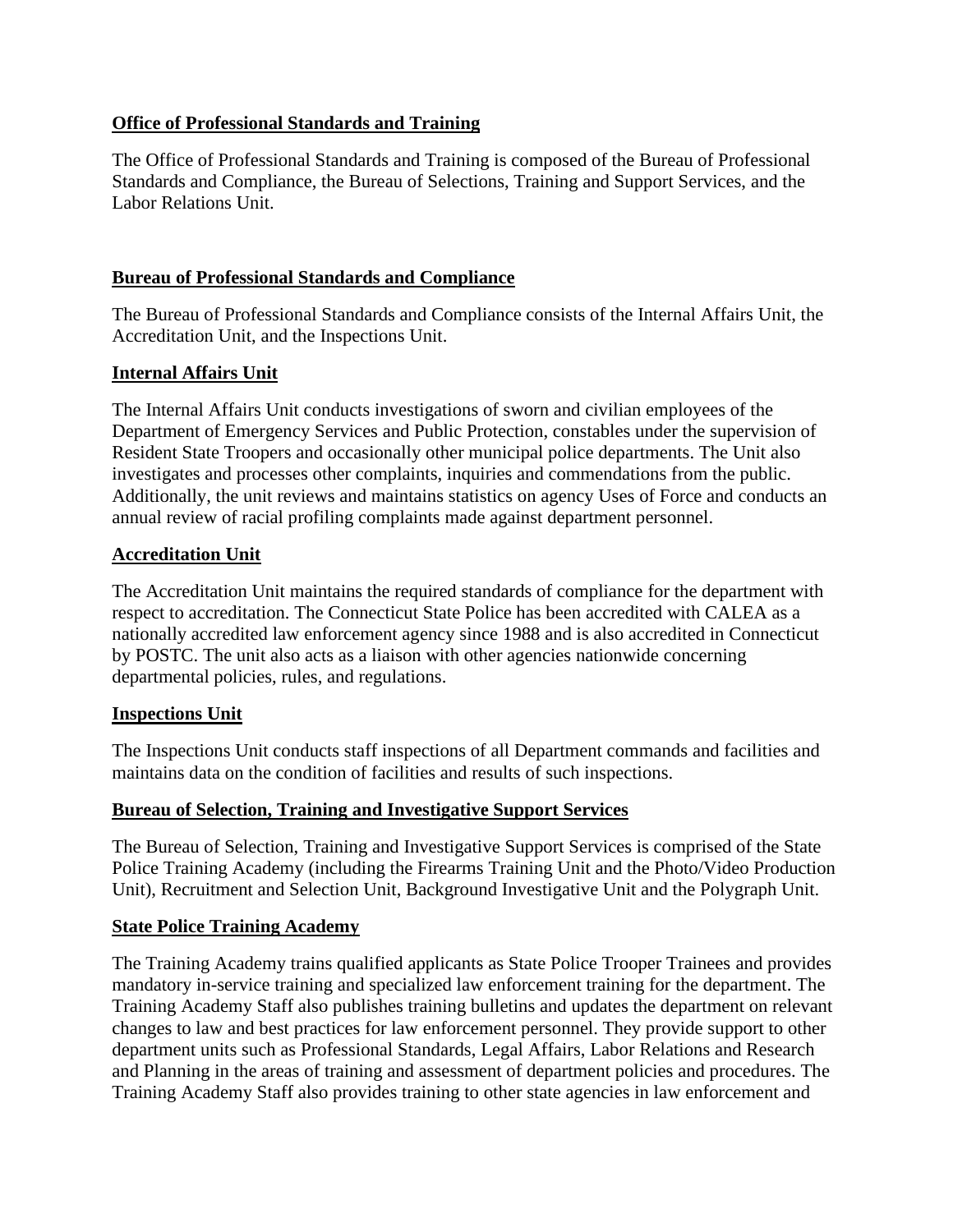safety-related curriculum on a regular basis. The Firearms Training Unit (FTU) provides weapons qualification and certification courses and other training related to the use of force. The members of the FTU also provide training and assistance to other State Agencies in the areas of firearms training and Use of Force as well as the Special Licensing and Firearms Unit in legal actions regarding firearms laws. The Training Academy and Firearms Training Unit Troopers are also responsible for remedial training and back to duty training for department personnel. The Training Academy also works with POSTC on issues relevant to law enforcement policy and procedure for continuity and similarity of training where applicable.

# **Photo / Video Production Unit**

The Photo/Video Production Unit provides photographers and photographic services to all divisions of DESPP as well as the State's Attorney's Offices and other local, state and federal agencies. They provide photographers for case work, public relations, documentation, recruitment and other agency needs, and have the capacity to produce photographs, posters, and image discs for use on cases and other agency purposes. They are responsible for archiving image discs generated within the agency for future use and work closely with the Training Academy staff on documenting the training of State Police recruits with the use of video.

# **Recruitment & Selection Unit**

The Recruitment and Selection Unit is dedicated to recruiting and selecting qualified candidates for appointment as State Police Trooper Trainees. This process includes administering and/or assisting in all testing phases from registration to the appointment of applicants to the Training Academy for recruit training. Members of the Recruitment and Selection Unit actively participate in varied private and college career fairs throughout the New England area. The Recruitment and Selection Unit regularly attend high school and local civic functions addressing careers associated with law enforcement. The Recruitment and Selection Unit also assists the Public Information Office as needed with various speaking engagements at local functions, as well as assisting the PIO office with coordinating and manning the Connecticut State Police booth at the Eastern States Exposition ("The Big E"). The unit also holds general informational sessions for the public at the academy. It has also sponsored specific informational sessions geared towards the role in women in law enforcement. This unit has created and instituted the Applicant Prep Program designed to provide perspective recruits with an overview of the academy environment, both in terms of physical and academic criteria. Each session has included an introduction to various specialized units within the agency. The Selections and Recruitment Unit participates alongside non-profit organizations serving homeless organizations and under-served communities. The Recruitment and Selection Unit also coordinates the Recruit Mentor Program, which provides support to help new recruits assimilate into the Training Academy environment and their careers as Connecticut State Troopers.

# **Background Investigative Unit**

The Background Investigative Unit conducts background investigations of applicants, prospective employees, and appointees for the department and other agencies. Background investigations are done not only to ensure quality employees but to be in compliance with the employment and security guidelines set forth by DESPP. In addition to State Police Trooper Trainee and State Police dispatcher applicants, the Background Investigation Unit also conducts